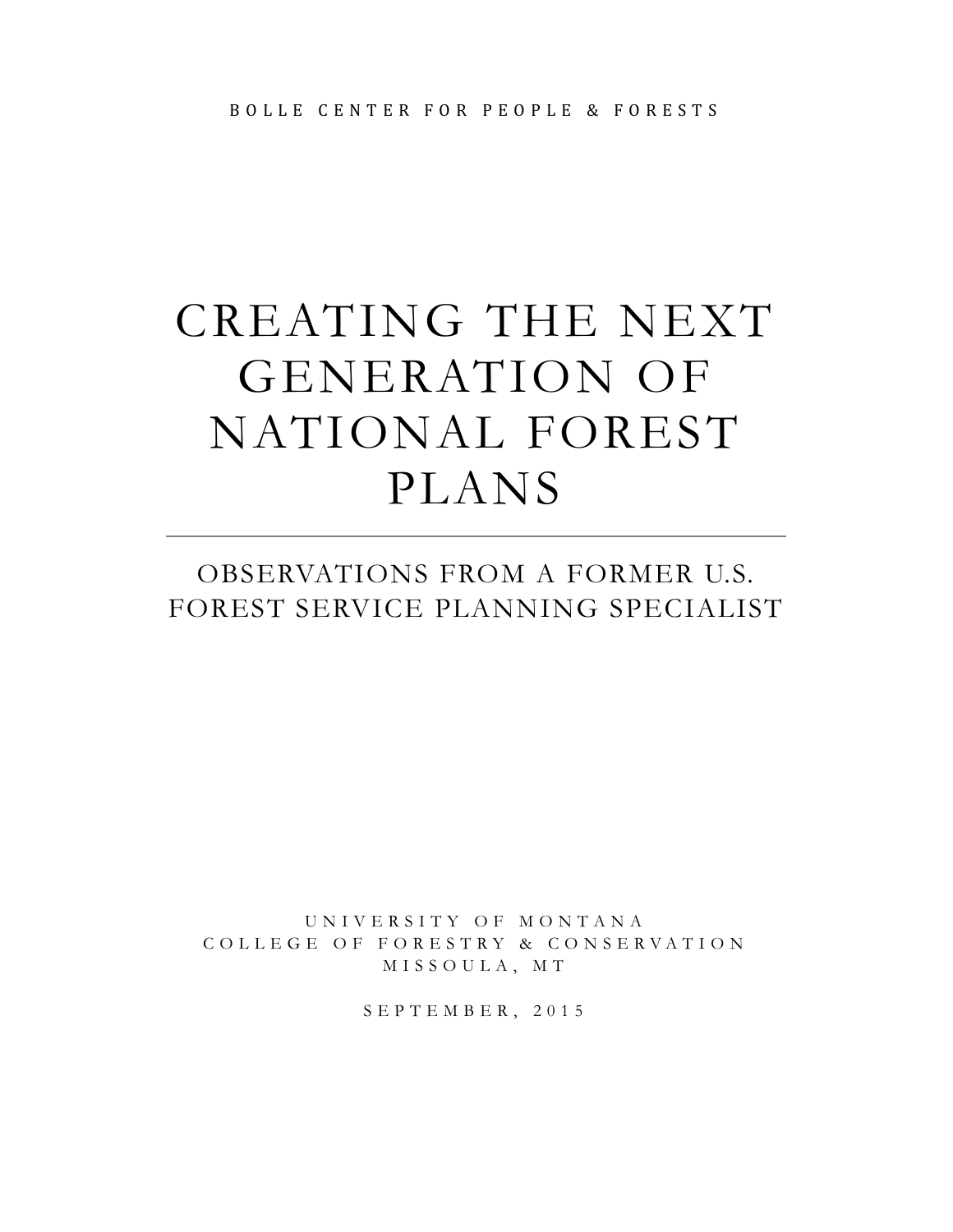## **BOLLE CENTER FOR PEOPLE & FORESTS**

UNIVERSITY OF MONTANA

Throughout the United States, national forests are beginning the process of revising national forest plans. These plans must be written in accordance with the National Forest Management Act (NFMA) and the agency's 2012 planning regulations. Many citizens will be new to this process, and those experienced in forest planning will find several differences in how plans were written under the old regulations compared to the new planning rule.

Forest plans play a significant role in shaping how our national forests are managed, from the types of uses and activities that are permitted to the environmental protections afforded to water and wildlife. There is a lot at stake and forest planning is a complicated process. To help sort things out, I asked Jonathan Haber, a former Forest Service planning specialist, to write a policy paper focused on what people should know about and pay attention to in the revision of national forest plans. Haber's analysis, based on years of experience in forest planning, will help guide citizens though this important process.

Martin Nie Director, Bolle Center martin.nie@umontana.edu

#### ©Bolle Center for People & Forests

*The Bolle Center "perspectives" platform provides a space to take on some of the more challenging and controversial issues in federal lands and wildlife management. The Center believes that it is possible to thoughtfully discuss and debate important conservation issues in an intelligent, respectful, and engaging fashion.* 

http://www.cfc.umt.edu/bolle/

Suggested citation: Jonathan Haber, *Creating the Next Generation of National Forest Plans* (Missoula, MT: Bolle Center for People and Forests, 2015)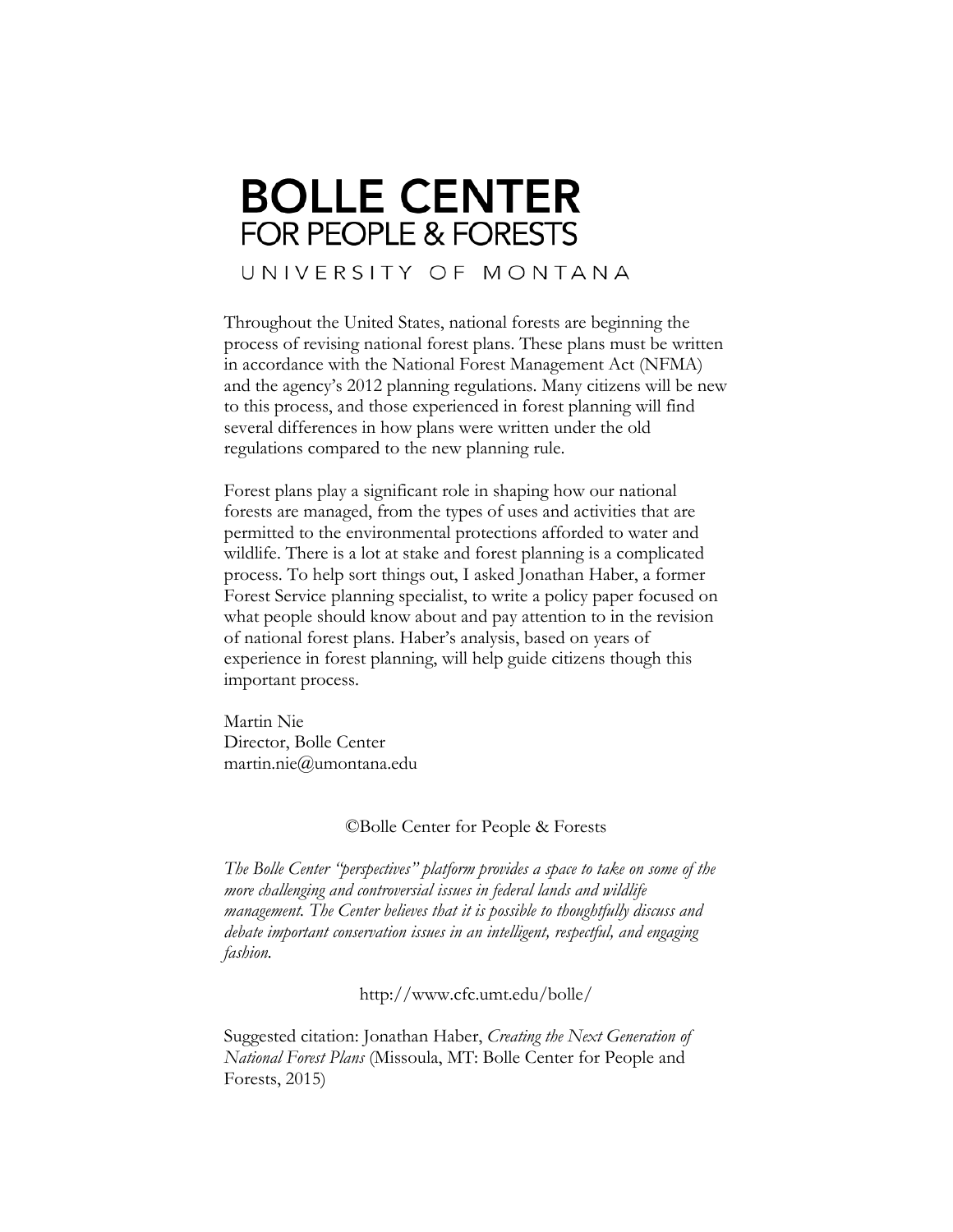#### **CREATING THE NEXT GENERATION OF NATIONAL FOREST PLANS**

#### **BY**

#### **JONATHAN HABER**[∗](#page-2-0)

\*\*\*

#### **INTRODUCTION**

The National Forest Management Act (NFMA)<sup>[1](#page-24-0)</sup> requires land and resource management plans (forest plans) for each of the national forests, grasslands and prairies managed by the U. S. Forest Service (collectively referred to as forests). [2](#page-24-1) It also requires regulations that govern the planning process. After a 30-year reign, the regulations developed in 1982 for this purpose were replaced by new regulations issued in 2012 (hereinafter the Planning Rule).<sup>[3](#page-24-2)</sup>

Suggestions for improving the planning process began almost immediately after the 1982 regulations were written. [4](#page-24-3) Even before all national forests had completed their first plans, the Forest Service had conducted workshops and interviews, and in 1990 prepared a formal "Critique of Land Management Planning."[5](#page-24-4) It consisted of 11 documents and led to 232 recommendations for aspects of the process that "needed adjustment."

In 1995 the Forest Service proposed the first revision of the 1982 planning regulations. [6](#page-24-5) These regulations were never finalized, but final regulations were adopted in  $2000$ ,  $2005$ ,  $a$  and  $2008$  $2008$ . However, these regulations were quickly abandoned as a result of litigation (and perhaps politics).<sup>[10](#page-24-9)</sup> Consequently, all plans currently in effect are based on the 1982 regulations.

This will change in the next few years. The Forest Service has established an aggressive schedule to replace outdated plans using the new 2012 Planning Rule.<sup>[11](#page-24-10)</sup> This plan revision process has begun for at least 19 national forests, and the first revised plans are expected to

<span id="page-2-0"></span>∗ Former Regional Planner, U.S. Forest Service. J.D. Northwestern School of Law, Lewis and Clark College; M.S. Colorado State University, Forest and Wood Sciences, Regional Natural Resources Planning; B.S. University of Montana, Resource Conservation Program. Email: jonhaber@anothersetofeyes.net.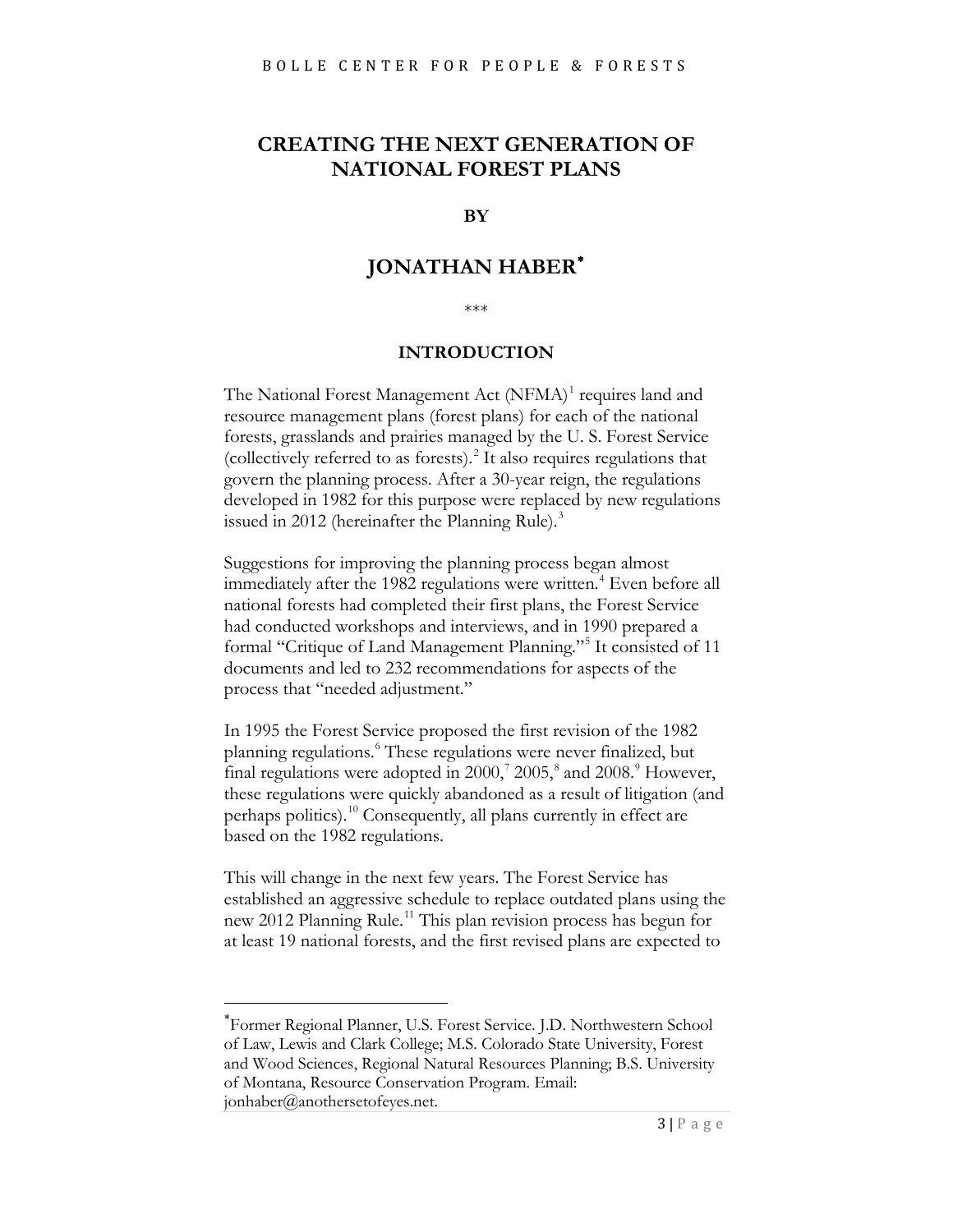be completed in 2016. (Some of these units have progressed far enough to reveal glimpses of what the next generation of Forest Service plans is going to look like, but this discussion is not intended to focus on that limited set of examples of draft material.)

The Forest Service has taken the lessons learned from over thirty years of planning, and nearly twenty years of writing planning regulations, and drafted a new set of instructions for how to design a management plan that "provides a framework for integrated resource management and for guiding project and activity decision-making."<sup>[12](#page-25-0)</sup> What has all that learning led to?

This paper will highlight what I believe are the most important provisions of the 2012 Planning Rule.<sup>[13](#page-25-1)</sup> In most cases, that is because they represent something that is different from the 1982 regulations, which creates both opportunities for creativity and the risks associated with being creative.

My perspective is based on a career spent writing forest plans (Helena and Mt. Hood national forests), assisting with many other planning efforts as a regional planner in the Northern Region of the Forest Service, writing Forest Service planning regulations (1995, 2000 and 2012) and associated policy directives, and helping defend forest plans (and planning regulations) in court.

My introductory observation is that changes in forest planning have been reactive and evolutionary. The new Planning Rule, to a large degree, codifies newer practices that have already been applied under the authority of the old regulations. Also, plans recently revised under the old planning regulations have already incorporated concepts that were being developed for the new Planning Rule. It may be that the first plans developed under the new Rule will look very much like the last plans developed under the old regulations.

It may be difficult to tell when "newness" occurs, and whether a particular change can be attributed to the 2012 Planning Rule or not. In any case, what follows are aspects of the new planning process that should draw the attention of its participants.

#### **THE PLANNING PROCESS**

One of the biggest concerns about the planning process, from its earliest days, was the amount of time and resources it took to complete a plan.<sup>[14](#page-25-2)</sup> Plan revisions have on average taken between five and seven years to complete.<sup>[15](#page-25-3)</sup> The concern for planning expediency has become more acute as more attention has been paid to federal budgets, and as the ability of the Forest Service to devote resources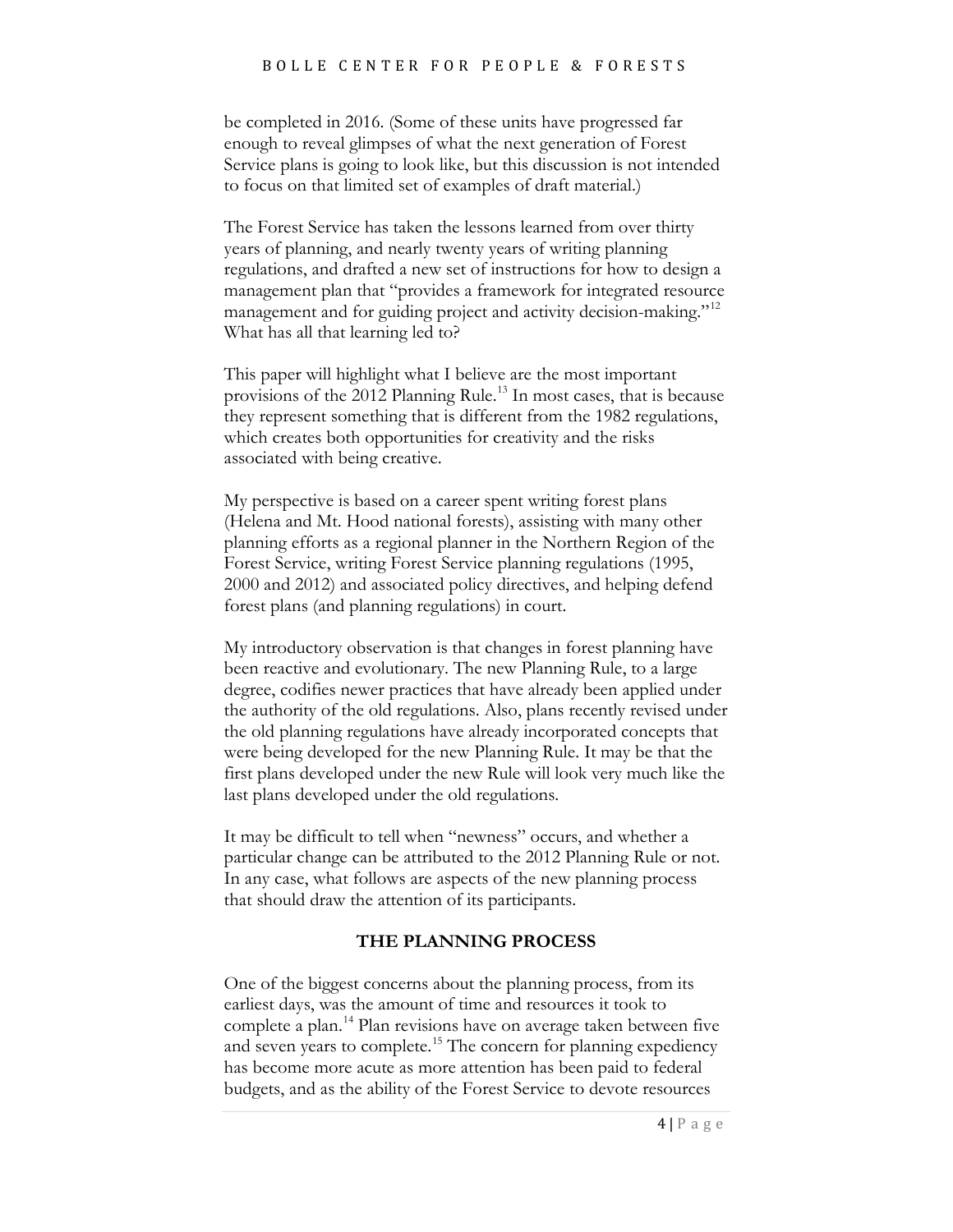to long-term needs has declined. It probably underlies many of the procedural changes adopted by the new Rule. Here are some of the key changes in the planning process.

#### **Decision Making Structure**

One of the fundamental changes made by the 2012 Planning Rule is the designation of forest supervisors as the "responsible official" for plan approval. [16](#page-26-0) Current plans were approved by regional foresters. The difference is perhaps more subtle than it sounds because even under the 1982 regulations individual national forest staffs prepared the plans and forest supervisors had an important role to play; however, it does potentially provide more autonomy for individual units. This autonomy may allow expedited planning. It may also contribute to the tendency of individual planning teams to "reinvent the wheel" for various aspects of the process and thereby slow it down. Such decentralization also runs counter to the idea that more centralized planning could improve efficiency by building experienced planning teams for use on multiple forests, and by promoting consistent approaches among units.

One of the aspects of the old planning process that the Forest Service wanted to change was the role of the national headquarters in resolving administrative appeals of plan decisions made by regional foresters. In the new objection process, the reviewing officer for a plan revision decision made by a forest supervisor would be a regional forester.[17](#page-26-1) This would keep the decision process closer to home for most participants. However, the decision level was a point of controversy in the development of the new Rule that led to a requirement that there be a national oversight process.<sup>[18](#page-26-2)</sup>

#### **Adaptive Management**

The 2012 Planning Rule includes a goal of having "a responsive planning process that informs integrated resource management and allows the Forest Service to adapt to changing conditions, including climate change, and improve management based on new information and monitoring."<sup>[19](#page-26-3)</sup> If this goal were met, it would lessen the burden on the plan revision process to create a more perfect plan, which would likely speed up that process.

It is difficult to identify provisions of the Planning Rule that would actually make the overall process more responsive. There is encouragement of continuous monitoring, new assessments when appropriate, and amendments when needed. The Rule provides discretion to limit the scope of all of these. The Planning Rule recognizes<sup>20</sup> that there is now a categorical exclusion from NEPA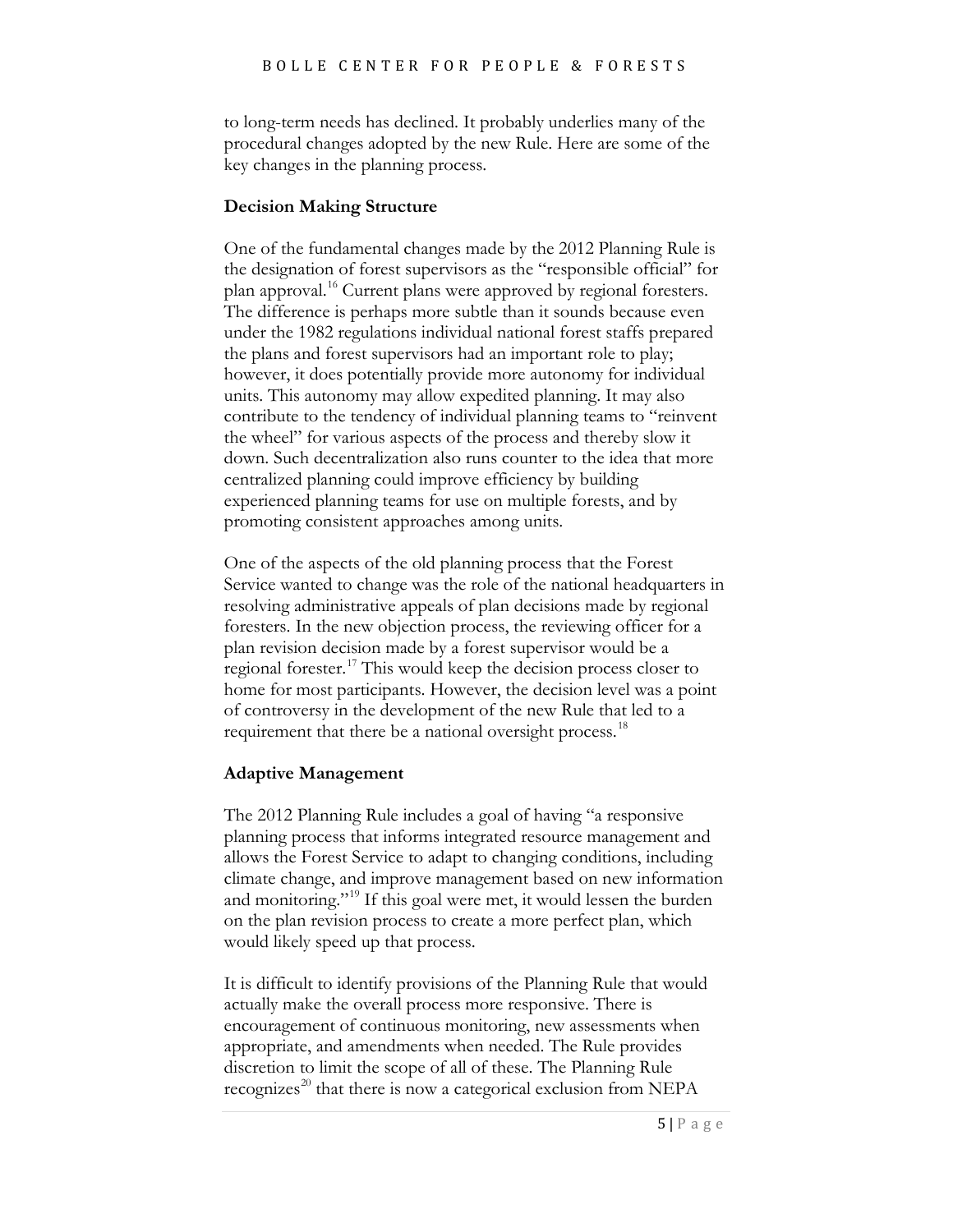procedures that may be used for plan amendments,<sup>[21](#page-27-0)</sup> which may be helpful for non-controversial amendments or those that impose new protective measures that have only beneficial environmental effects.<sup>[22](#page-27-1)</sup>

However, neither the Planning Rule nor a plan can assure that any of these actions would be funded. $^{23}$  $^{23}$  $^{23}$  In addition, in recent years the Forest Service has asserted in court that it is not required by NEPA or the Endangered Species Act to consider new information that might lead it to change the plan.<sup>[24](#page-27-3)</sup> It might not be reasonable to expect that future plan amendments would occur at a frequency that would reduce plan revision efforts.

#### **Public Participation and NEPA**

The new Planning Rule, like the old regulations, requires an environmental impact statement (EIS) for plan revisions.<sup>[25](#page-27-4)</sup> The Forest Service optimistically estimates that the new planning process will take an average of three to four years, $^{26}$  $^{26}$  $^{26}$  and the EIS process should be expected to take the majority of that time. To accomplish this, the Forest Service has recognized a need to streamline the NEPA process for programmatic decisions like forest plans, but chose to not address NEPA procedures as part of the Planning Rule.<sup>[27](#page-27-6)</sup>

What the new Rule has done is beef-up the process that occurs prior to NEPA. The 2012 Rule requires that the Forest Service provide opportunities to the public for participating in the assessment of existing information and developing the proposed action.<sup>[28](#page-27-7)</sup> While the 1982 regulations required public participation activities "early and often," this was qualified by "as appropriate," and this requirement could be met by beginning formal public involvement after the development of a proposed action.<sup>[29](#page-27-8)</sup>

The responsible official is now required to engage the public "using collaborative processes where feasible and appropriate."[30](#page-27-9) However, the forest supervisor "has the discretion to determine the scope, methods, forum and timing of those opportunities"—and collaboration takes time. [31](#page-27-10)

On paper at least, there is an opportunity for the interested public to be proactive in developing a plan instead of reacting to a Forest Service proposal. The Rule provides a potential for public involvement that is more meaningful and productive, especially if it begins with some agreement about what the best available scientific information is and how it will be used to inform the assessment.  $32$ Maybe this will also lead to a process that is more efficient.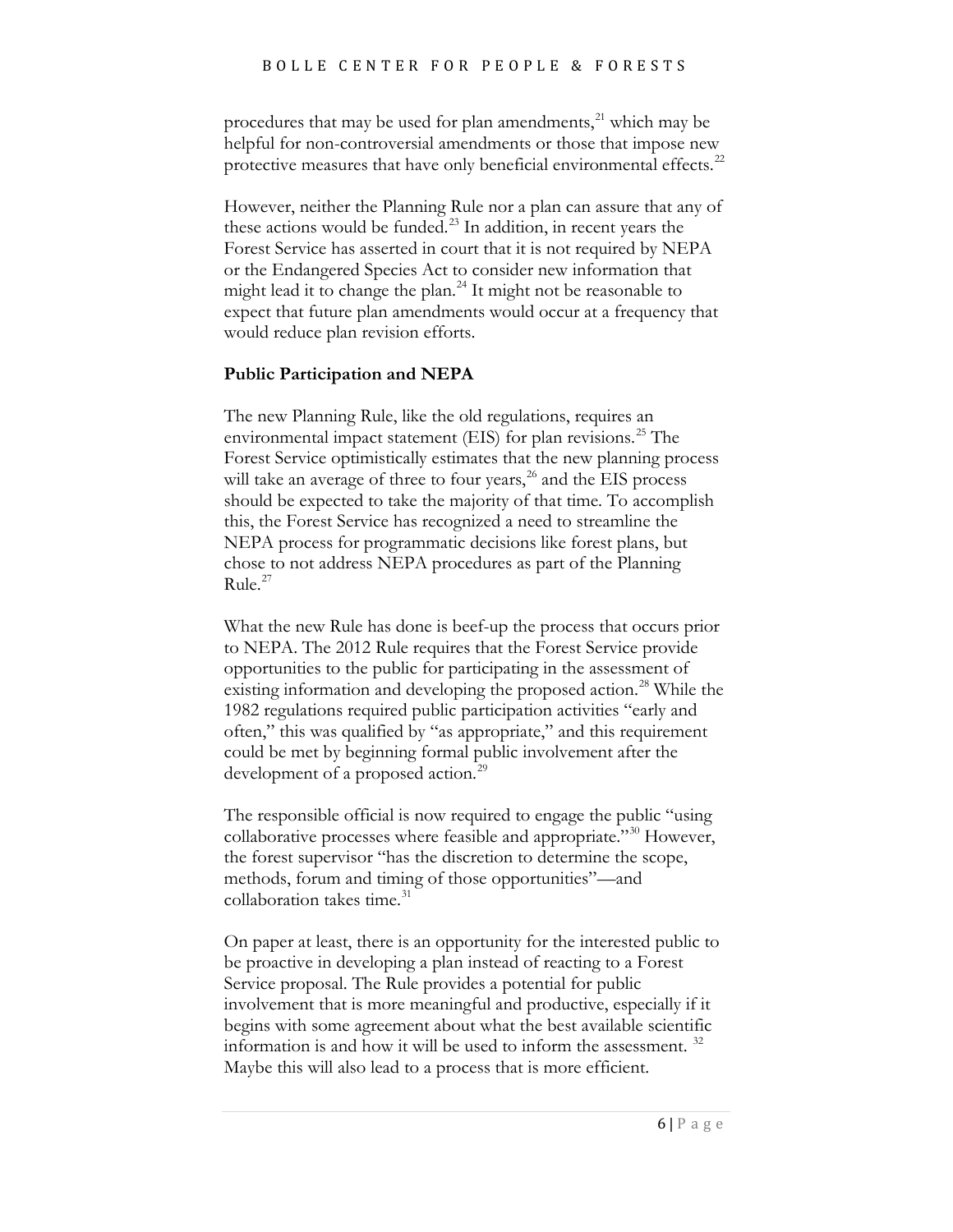Perversely, an effort by the Forest Service to dictate timeframes could truncate the early stages of the planning process in a way that prolongs the latter stages. The tension between effective public participation and meeting deadlines will likely produce dissatisfaction with how well both of these goals are met.

#### **Analytical Requirements and Tools**

One of the core parts of the 1982 regulations was the first to be criticized (and essentially abandoned), and that was the analytical requirements. Original plans were built around a policy of "maximizing net public benefits"<sup>[33](#page-28-0)</sup> and used outcomes from a computer model (FORPLAN) that recommended land allocations that would optimize economic efficiency. Model results often became the basis for management areas in the forest plan. Construction and use of these models to provide specific required analyses for each unit were time-consuming, and the "black box" approach was a barrier to effective public involvement.

The 2012 Planning Rule has no comparable requirements. In some ways, land management planning has returned to the "old days" of drawing lines on a map, which is much easier for most people to understand and contribute to. Of course, this line drawing is now assisted by powerful computer mapping tools, but unlike optimization models, much of the public understands these tools. In fact, it should be possible for public participants to create their own maps and conduct their own analysis in conjunction with, or even in coordination with, the Forest Service. This would require early coordination of data types and formats.

#### **Documentation and Science**

It should go without saying that all of the analysis and rationale related to plan development must be documented in an administrative record. The new Rule is explicit, however. The decision document must explain "how" a plan meets the requirements set out for it in the Rule. [34](#page-28-1) It also must explain "how" the best available scientific information was used to inform the planning process.<sup>[35](#page-28-2)</sup> These requirements should not be read to allow the Forest Service to delay such explanations until the decision is made. In any collaborative planning effort, such rationale should be part of the ongoing discussion among participants. Documentation requirements may also provide an incentive to improve the quality of the science and the rigor of the analysis, though perhaps at a cost to the pace of the process.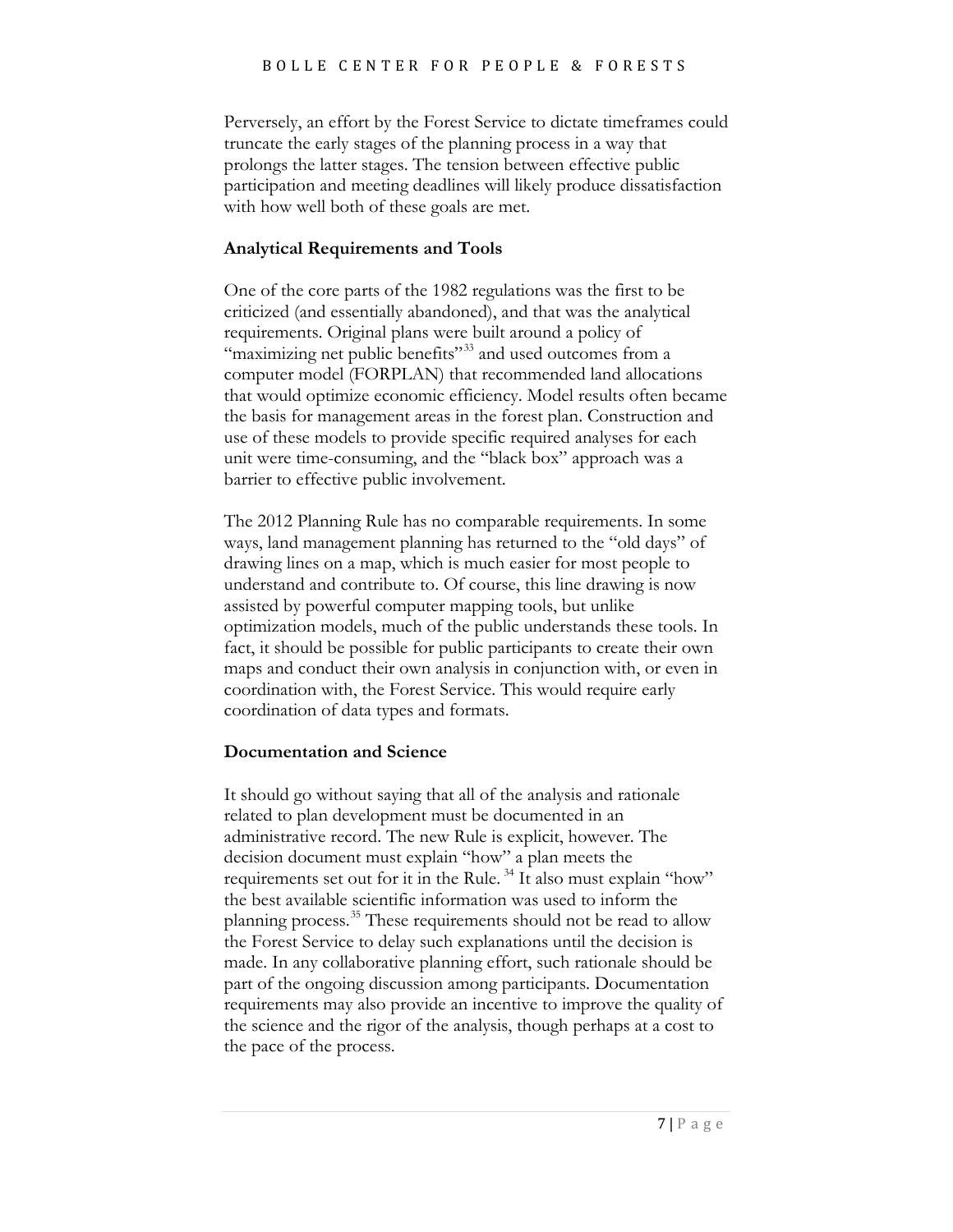#### **PLAN STRUCTURE**

To be most effective, participants in the planning process need to understand how plans are built and how the pieces work. Proposals from the public for "pegs" will be most useful if they fit into the "holes" built for them by the new Planning Rule. In comparison to the 1982 regulations, some of the pieces are different and they will work differently.

Current plans were built around "zoning" maps. Within the different zones, known as "management areas," certain uses were prohibited or regulated for particular purposes. The Forest Service found that such plans became a list of proscriptions, or, "thou shalt nots" (primarily standards and guidelines) rather than a roadmap of desired outcomes to guide future management proposals.<sup>[36](#page-28-3)</sup> In short, zoning had been done without planning. Under the new Rule, there is more attention focused on planning and perhaps less on zoning.

#### **Plan Components**

Under the 2012 Rule, "plan components" are the decisions made in a forest plan that are enforceable. They are enforceable because the Planning Rule requires all future management actions to be "consistent with the applicable plan components."<sup>[37](#page-28-4)</sup> While courts have largely found "consistency" to mean that projects implementing plans must comply with standards and guidelines (the zoning components),<sup>[38](#page-28-5)</sup> the new Rule extends that requirement to all plan components.

The 1982 regulations required that plans include "a desired future condition of the forest or grassland."<sup>[39](#page-28-6)</sup> However, that was often treated as an afterthought, and in existing plans is typically a very general description that provides little useful guidance. It is also not an enforceable part of the plan.

Under the 2012 Rule, "desired conditions" are a plan component. Unlike the desired future conditions in existing plans, desired conditions that are plan components in revised plans "must be described in terms that are specific enough to allow progress toward their achievement to be determined.["40](#page-28-7) The Forest Service has sometimes stated that it is now more important to manage for these outcomes (what we leave on the land) than outputs (what we take from it). $41$ 

Unlike zoning restrictions that may stop actions from occurring, having desired conditions in a plan does not ensure that they will be achieved. A plan can encourage them by establishing objectives or by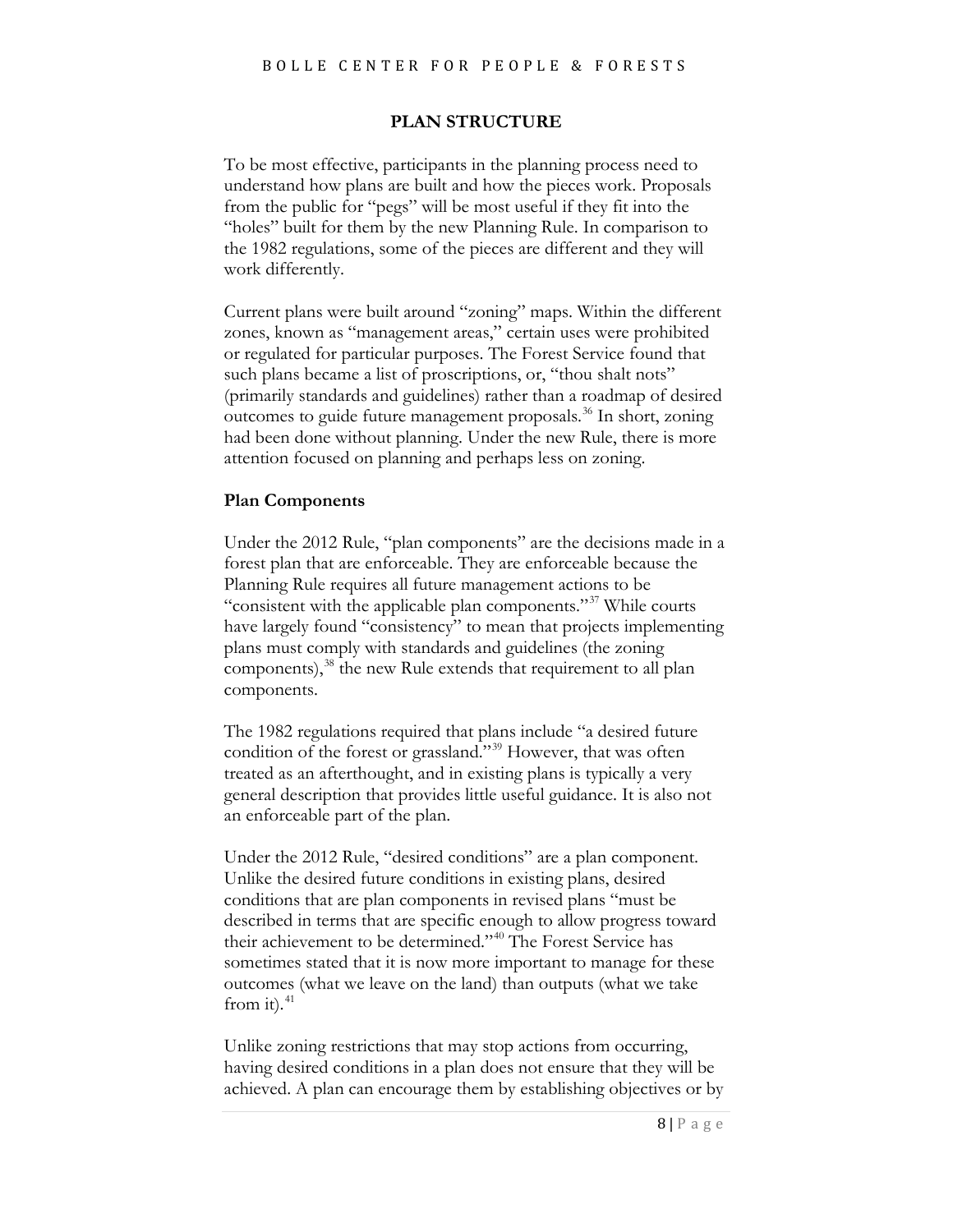making achievement of those conditions a prerequisite for other kinds of projects. (A plan can also prevent actions that might foreclose the opportunity to achieve desired conditions over the long  $term).$ <sup>42</sup>

The agency appears to be a little uncomfortable with including specific desired conditions in forest plans, especially outside of the familiar environment of tree data. There is both reticence among resource specialists about taking a public position on a particular number when the science is uncertain, and concern from managers about making a commitment to particular numbers that they may later be held accountable for.

Desired conditions are definitely worthy of considerable attention in the planning process. Desired conditions are the basis for the rest of the plan components; objectives, standards, guidelines and suitability determinations must be developed to help achieve the desired conditions.<sup>[43](#page-28-10)</sup> In addition, from a public involvement standpoint, they can provide a focal point for discussion of different management outcomes that may facilitate agreement in a collaborative setting. If forest plans contain specific, measurable desired conditions, this should also focus the process of identifying locations where projects are needed, and thereby increase the efficiency of project planning.

The Forest Service has learned from the first set of NFMA plans that mandatory forest plan standards can infringe on its traditional management flexibility, and the Planning Rule was written under an assumption that if plans incorporated more specific desired conditions fewer standards would be needed. [44](#page-28-11) However, if desired conditions fall short on specificity, then standards will remain important. Moreover, the more long-term and aspirational desired conditions are not a substitute for mandatory requirements when regulatory certainty is important.<sup>[45](#page-28-12)</sup> This has been the case in the past for species listed under the Endangered Species Act, and may be equally true where conditions must be provided for viable populations of species of conservation concern (see further discussion below).

Forest planners may be tempted to take a "trust me" approach that would allow desired conditions to be fleshed out later. While the discussion surrounding the development of the 2012 Rule stressed the need for the planning process to be "adaptive" and "responsive," that is different from saying the plans themselves need to be inherently flexible with built-in discretion. It is clear in the Rule that it is the planning framework—the process of assessment, plan development, monitoring and identifying needed changes—that should make plans dynamic.<sup>[46](#page-28-13)</sup>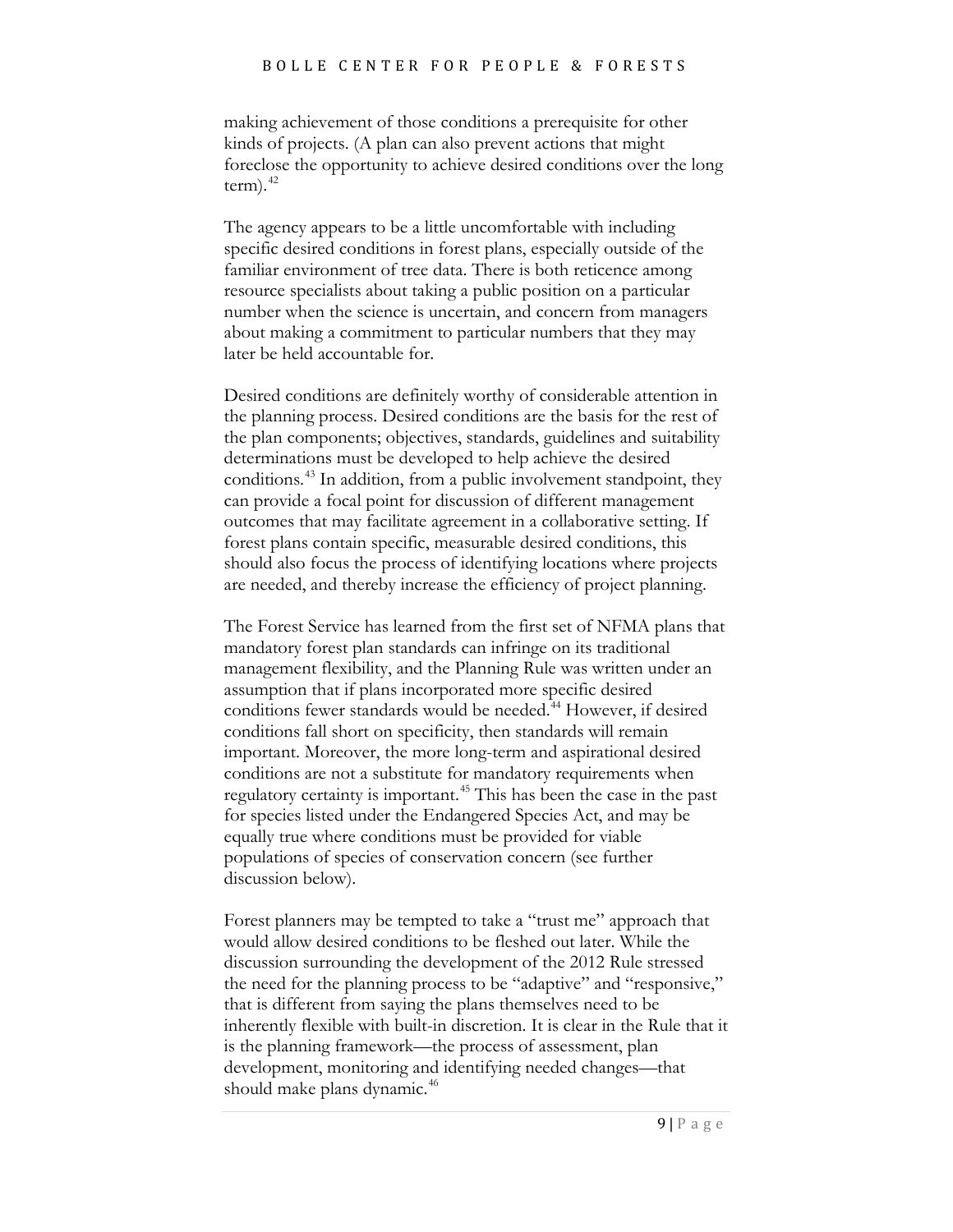#### **Management Areas**

Revised plans will probably still be based on the concept of management areas, now defined as an area "that has the same set of plan components."[47](#page-28-14) One of the criticisms of existing plans has been that management areas do not have to be contiguous, so parts of them may be scattered about the plan area. This has led to an interest in "geographic areas," which are "contiguous land areas identified within the plan area."<sup>[48](#page-28-15)</sup> Most likely these include different management areas, so they will not be managed in their entirety with the same set of plan components. Their value is primarily in communicating how portions of a plan area will be managed.

There has been confusion about this labeling within the Forest Service, so it could confuse the public during the planning process. It is also possible that plan components will apply to land units that overlap other management areas (for example, "lynx habitat"), but may not be recognized in the plan as management areas themselves. Regardless of whether the Forest Service labels something as a management area, it is important that a plan is clear about where every plan component applies.<sup>[49](#page-28-16)</sup> This is most clearly communicated with maps. If locations are to be determined later, the plan must provide objective criteria for determining those locations.<sup>[50](#page-28-17)</sup>

There is also a perception in the agency that there are too many different management areas in current plans. As a result, planners may discourage the creation of management areas in revised plans. It may be most efficient to start the early stages of the process with a simple working set of distinct management types. For example, lands suitable for timber production must be identified in the plan and these could be grouped with other lands managed for commodity production. Lands that will be lightly or passively managed would be at the other extreme. In between would be lands that would be actively managed for ecological purposes or other reasons besides production. The final plan could then include subdivisions of these categories based on other differences in management where appropriate.

#### **WILDLIFE DIVERSITY**

In addition to requiring a planning process, and plans for each national forest, NFMA also included some substantive provisions that were primarily designed to regulate Forest Service timber management activities. Compliance with these substantive requirements is necessary for any plan to be approved. The one that has probably received the most attention is the requirement that plans "provide for diversity of plant and animal communities."<sup>[51](#page-28-18)</sup>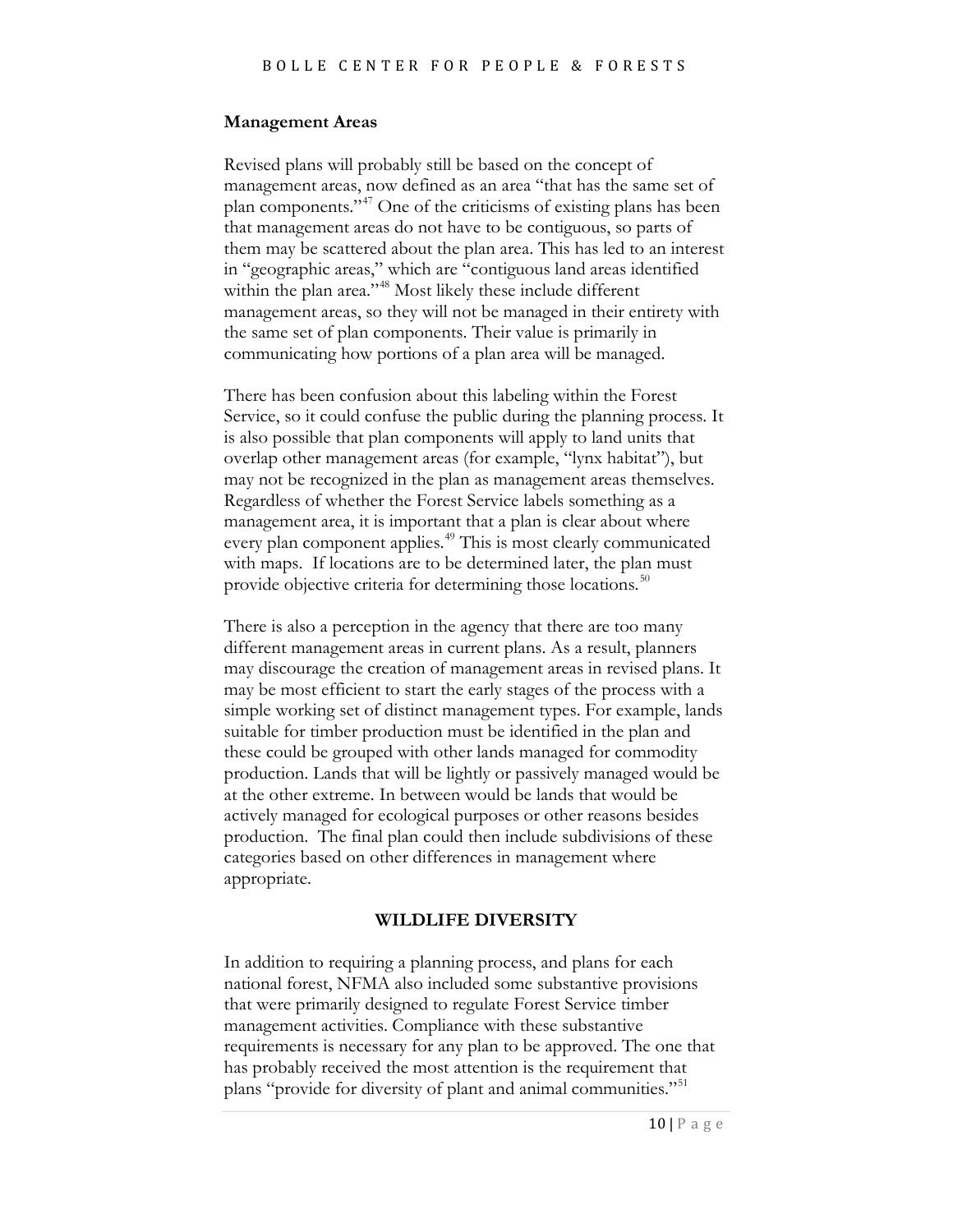The 1982 regulations interpreted this to mean that habitat must be "managed to maintain viable populations of existing native and desired non-native vertebrate species in the planning area."<sup>[52](#page-28-19)</sup> The biggest problem posed by this requirement to the Forest Service was actually its extension by some courts to project decisions, which led to injunctions of those projects. Consequently the most important new provision in the 2012 Planning Rule could be the statement that, "none of the requirements of this part apply to projects or activities."[53](#page-28-20)

The diversity provisions in the 2012 Planning Rule now state that plan components must "maintain a viable population of each species of conservation concern in the plan area."[54](#page-28-21) This is at least partly the result of a change in scientific understanding. Under the 1982 regulations, viability of all species could be accomplished by managing for selected "management indicator species." Under the 2012 Planning Rule, "ecosystem integrity" would provide what is needed for viable populations of most species (sometimes referred to as "keeping common species common"),<sup>[55](#page-28-22)</sup> and special attention would be paid to species whose viability is at risk. The Forest Service believes this will be a more effective approach to protection than the 1982 regulations.<sup>[56](#page-28-1)</sup>

This new ecosystem/species paradigm for meeting the NFMA diversity requirement should lead planning participants to focus on two key questions: what constitutes ecosystem integrity and what are the species of conservation concern (SCC).

#### **Integrity/Natural Range of Variation (NRV)**

The Planning Rule requires all forest plans to include plan components that maintain or restore ecological integrity. [57](#page-28-3) Ecological (or ecosystem) integrity occurs when dominant ecosystem characteristics occur within the natural range of variation (NRV), and can recover from perturbations.<sup>[58](#page-28-23)</sup>

A key step then, and one that should be taken early in the assessment process, is the selection of the ecosystem characteristics that will be used to meet this requirement (and which will later be monitored). This should be done while keeping in mind that the purpose of this ecosystem approach is to provide habitat for viable populations of most species. It will meet this intended purpose only when there is a demonstrated strong relationship between the ecosystem characteristics and the habitat needs of a species.<sup>[59](#page-28-24)</sup>

Most of the readily available Forest Service data describes tree characteristics, but it does not necessarily follow that such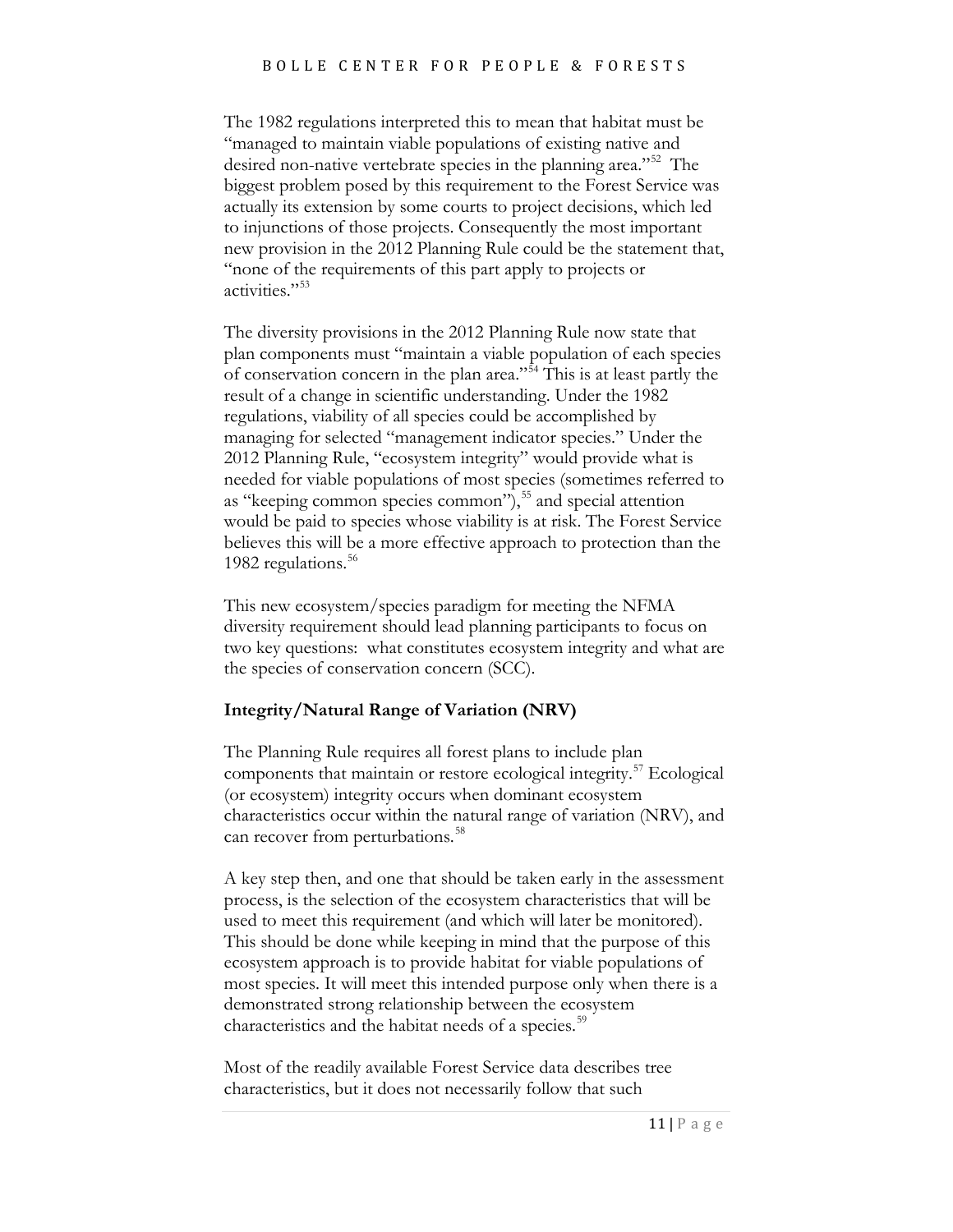characteristics are useful in addressing the needs of wildlife. The most scientifically defensible approach to planning for species viability may be to use less sophisticated data about more relevant ecosystem characteristics.

The natural range of variation must then be determined for the key ecosystem characteristics. NRV is not defined in the Rule.<sup>[60](#page-28-25)</sup> The concept derives from the natural, historic variability of the landscape, but with recognition that historic conditions may not be ecologically achievable or desirable. Because it is a range over time and space, the scale selected for each ecosystem characteristic will be important.

In fact, there are few ecosystem characteristics with historical records capable of defining a range of variation (and again, most are for trees). NRV will therefore likely be defined in practice as a reference condition that is expected to support viable populations, based on the best available scientific information. In essence, the second part of definition of integrity (resilient to perturbations) may become as important as NRV. Ecological integrity is mandatory, but ambiguous. This situation presents opportunities for public (especially scientific) contributions, but also provides the Forest Service with considerable discretion.

Since plan components must provide ecological conditions for viable populations of SCC, it would facilitate efficient planning to identify SCC and the ecological conditions necessary for them prior to selecting the key ecosystem characteristics. Ecological conditions relevant to SCCs could then be selected and included as part of the integrity analysis. (In a rather circular definition, the dominant characteristics of ecosystem integrity specifically include "species composition and diversity".<sup>[61](#page-28-26)</sup>) Though the Rule suggests that ecosystem and species analyses are sequential, information about species is needed to design a useful ecosystem analysis.

#### **Species of Conservation Concern**

This relationship highlights the critical question of how to identify the species of conservation concern for which viability must be evaluated and provided. A species must be classified as a SCC if it meets two criteria: It must be known to occur in the plan area and "the best available scientific information indicates substantial concern about the species' capability to persist over the long-term in the plan area."<sup>[62](#page-28-27)</sup>

The Rule introduces the term "potential" SCC for use during the assessment phase of the planning process. [63](#page-28-28) This should be understood to encompass the species that are being considered as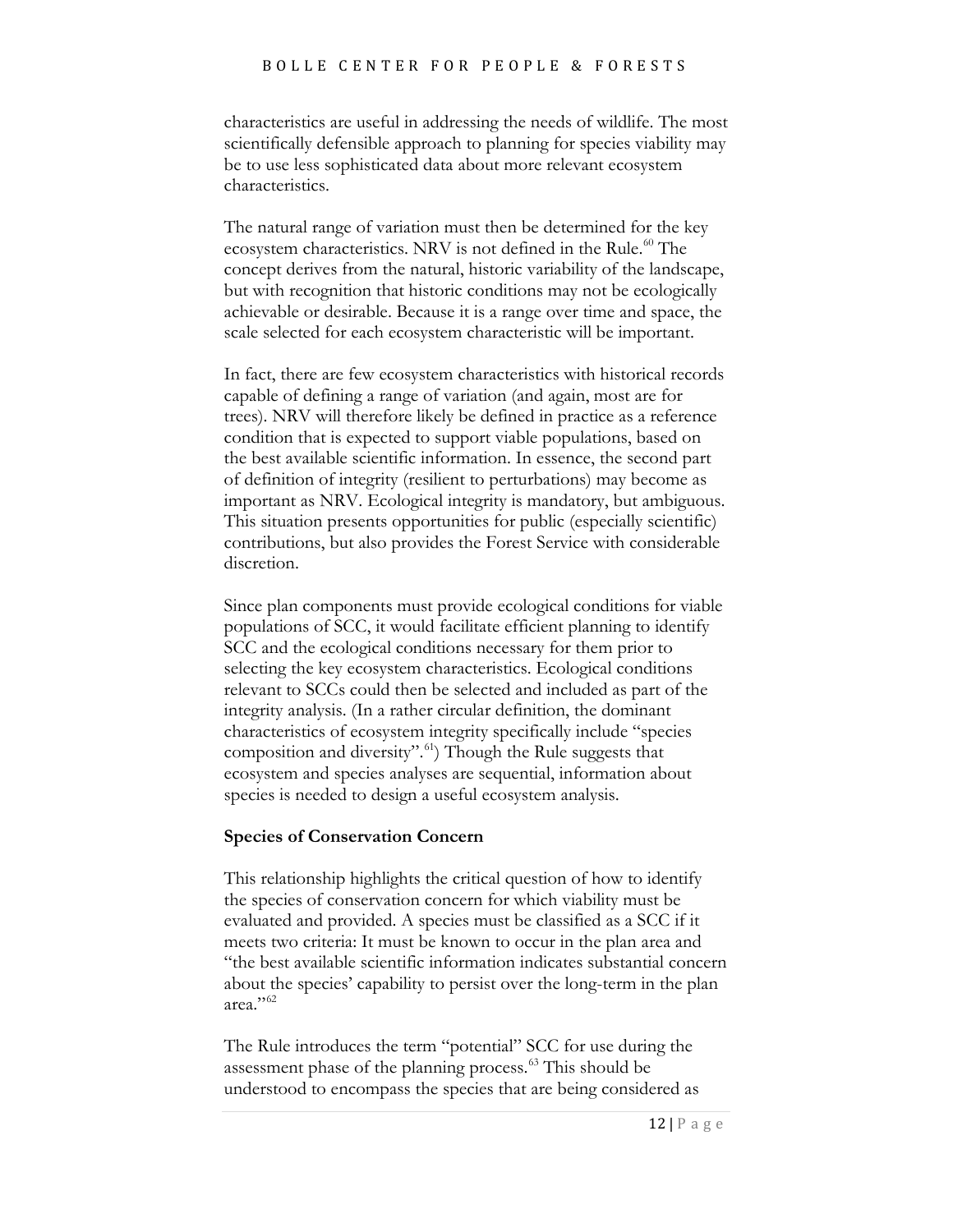possibly meeting these criteria. The designation of SCC must be made by the regional forester, and therefore the responsible official does not have the authority to eliminate species from consideration.<sup>[64](#page-28-29)</sup> SCC will not become final until the plan is approved (the classification may change during the planning process, but only based on new information relevant to the two criteria).

At the foundation of all of this diversity analysis is the notion of "substantial concern" about a species' persistence in the plan area. While these terms seem subjective, it's important to recognize that this concern is to be based on the best available scientific information. [65](#page-28-14) There are two main approaches to reaching this conclusion. One is to use existing science-based classifications of the entire species by reputable sources such as federal agencies (including the Forest Service Sensitive Species Program<sup>66</sup>), state or tribal governments and independent sources (like NatureServe $\epsilon^{67}$ ). If a species is at risk range-wide, it should be presumed to be at risk in the national forest plan areas in which it occurs. If there is no range-wide concern, selection as a SCC could be based on an analysis of data and research applicable to a specific plan area.

The 2012 Rule makes some specific changes in the species that must be considered in forest planning. Diversity is now defined only in terms of native species (not also "desired non-natives"). Viability (addressed by SCC) can now apply to non-vertebrate animals and plants.

It remains to be seen how lack of scientific information will affect the determination of "substantial concern" about persistence. It could be seen as a reason that concern exists. Alternatively, it could be seen as a basis for not including such species, thus removing any requirement to address them with plan components, and eliminating the need to look for and accommodate such species in future project planning.<sup>68</sup> If there were many species excluded for this reason, it would weaken the argument that this approach adequately provides for diversity of plant and animal communities.

Plan components must provide ecological conditions for viable populations. Ecosystem plan components should include desired conditions for key ecosystem characteristics that are relevant to SCC. Species-specific plan components should be written to address finer scale ecological conditions or specific kinds of management activities that could affect the species. Most importantly, since these plan components must provide a conservation strategy for viability of these species, ecosystem and species-specific plan components should be developed early in the planning process, and used to evaluate the feasibility of other potential plan components.<sup>[69](#page-28-31)</sup>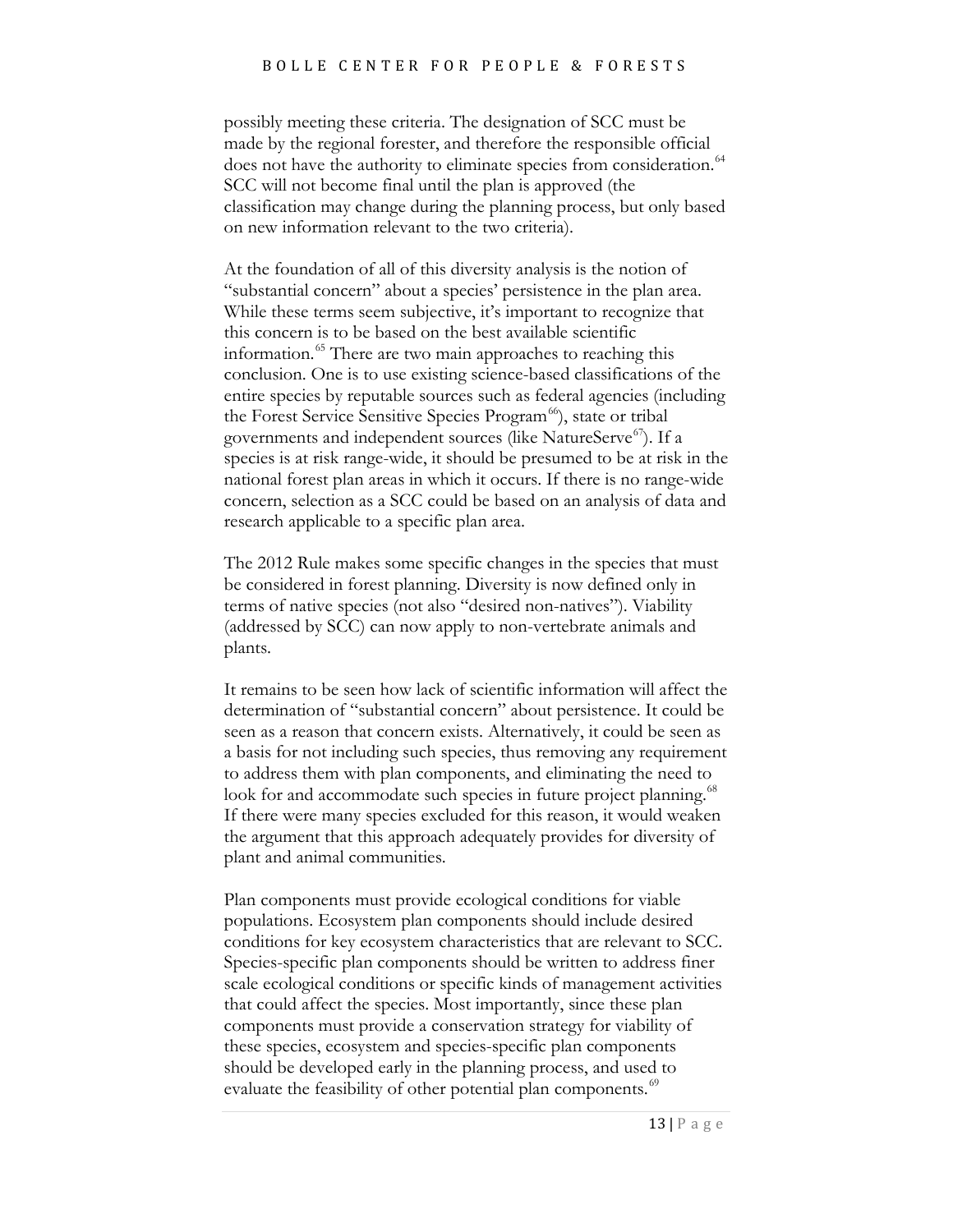The Forest Service has never provided any formal guidance for how to determine the effects of forest plan components on species viability, or more specifically, whether the viability requirement has been met. For current plans, viability was sometimes determined by professional judgments regarding the probability of a species' persistence. The only clear guidance for revising plans is that the responsible official must use the best available scientific information to inform all parts of the planning process.<sup>[70](#page-28-21)</sup>

The Rule also provides an exception from the viability requirements when a viable population cannot be maintained in the plan area.<sup>[71](#page-28-32)</sup> Since the ranges of most species are not contained within a plan area, this exception may actually be the rule. The exception applies when it is not within the authority of the Forest Service or the inherent capability of the plan area to provide necessary ecological conditions for a viable population. It requires plan components to provide conditions in the plan area that contribute to maintaining a viable population within its range. This language should be interpreted to require the plan area to contribute what the authority of the Forest Service and the capability of the land allow.

#### **Endangered Species Act**

Species classified as threatened, endangered, proposed or candidate species under the Endangered Species Act (ESA) cannot be SCC, and have a separate requirement that ties to the language of ESA. Plan components must contribute to recovery of threatened and endangered species and conserve proposed and candidate species.<sup>72</sup> Operationally, there is no reason to treat these species different from SCC, since de-listing or not listing would probably mean that they would become SCC. Their habitat requirements should be considered as determinants of ecological integrity, and their conservation would require plan components that provide for viability in the plan area.

There is an opportunity for the consulting agencies to be more proactive by participating early in the planning process.[73](#page-28-22) Plan components should address the identified factors contributing to listing or potential listing. Plan components can act as regulatory mechanisms that may be considered by the listing agencies to avoid listing or de-list a species—at least if the component is mandatory, like standards.<sup>[74](#page-28-0)</sup> Where a recovery plan exists, forest plans should embrace its recovery strategy by incorporating the relevant parts into plan components.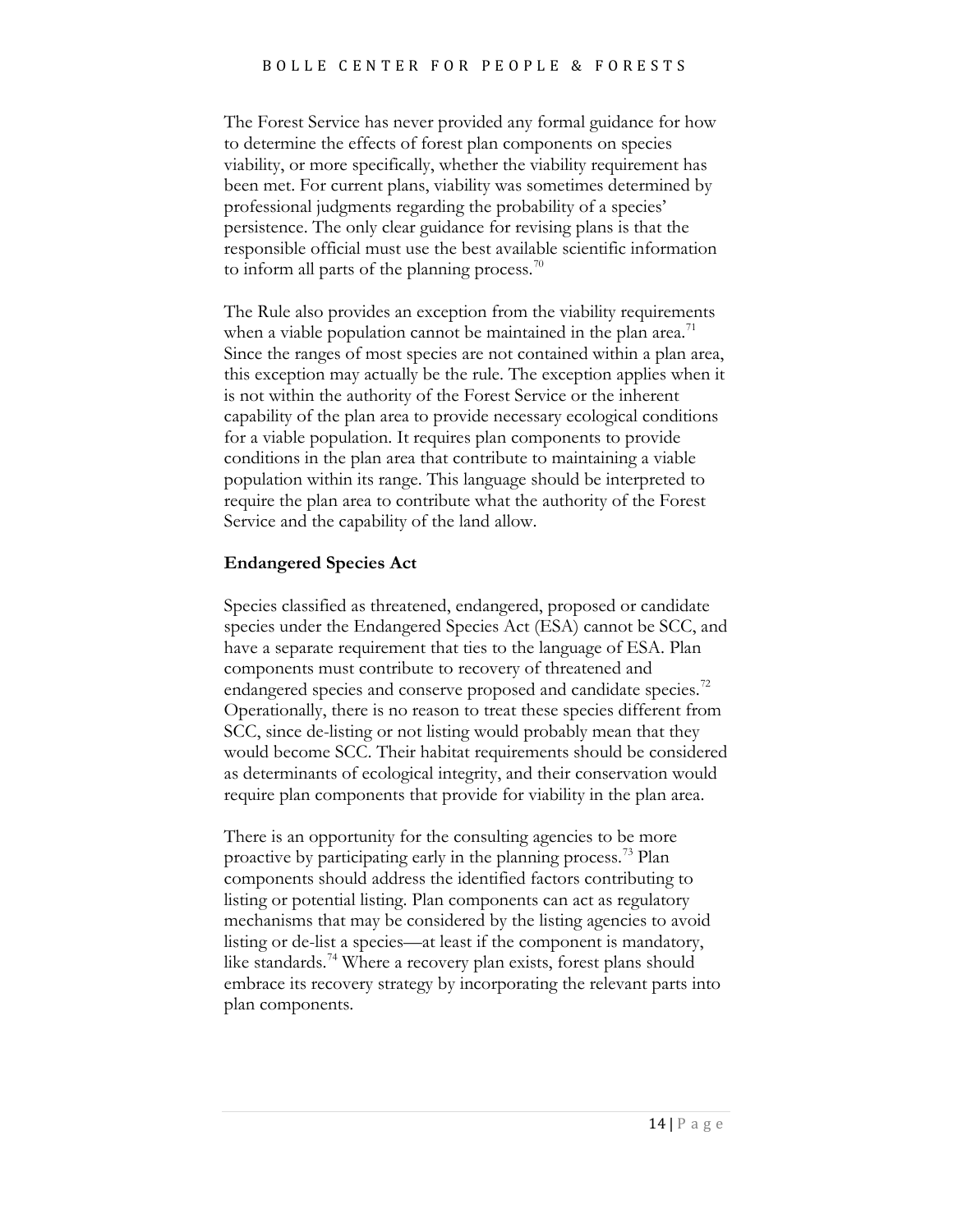#### **Connectivity and Riparian Areas**

The new Rule highlights two specific aspects of diversity that should play a prominent role in revised plans. In order to meet the ecological integrity requirement, plan components must maintain or restore the structure, function, composition and connectivity of terrestrial and aquatic ecosystems and watersheds<sup>[75](#page-28-1)</sup> and riparian areas.<sup>[76](#page-28-2)</sup> Both connectivity and riparian areas must receive greater attention than was required in the past.

Connectivity is an explicit component of the required ecological integrity. The definition of connectivity recognizes that it exists at multiple scales across large landscapes within home ranges and between populations, and also affects long distance range shifts. $\frac{7}{2}$ This definition broadly encompasses connectivity within a plan area and also across the boundary of a plan area, and plan components must address both vegetation and human-constructed barriers. Other language in the Rule about coordinating planning with adjacent jurisdictions,<sup>[78](#page-28-23)</sup> and considering opportunities to "link open space and take into account joint management opportunities" encourage Forest Service leadership of cross-boundary planning efforts for connectivity.<sup>[79](#page-28-24)</sup>

While many plans currently designate a management area for riparian areas, the 2012 Rule makes this a requirement of all plans. Plans must establish widths for "riparian management zones" around all lakes, perennial and intermittent streams, and open water wetlands.<sup>[80](#page-28-5)</sup> Plan components in these management areas must provide for the integrity of riparian areas (including connectivity).

#### **OTHER ISSUES**

#### **Timber**

The elephant in the planning meeting rooms has traditionally been the timber "target" because logging is often perceived to conflict with many other uses of a forest. The term "target" is only properly applied to the annual program budgeting processes. There has never been a requirement that forest plans include a timber volume objective.

On the other hand, NFMA does impose upper limits on the amount of timber that may be sold. It must be "less than a quantity which can be removed from such forest annually in perpetuity on a sustained yield basis."<sup>[81](#page-28-25)</sup> NFMA thus imposes these limits in two steps: the long-term sustained-yield calculation determines what a forest plan may establish as an upper limit to the amount of timber sold, and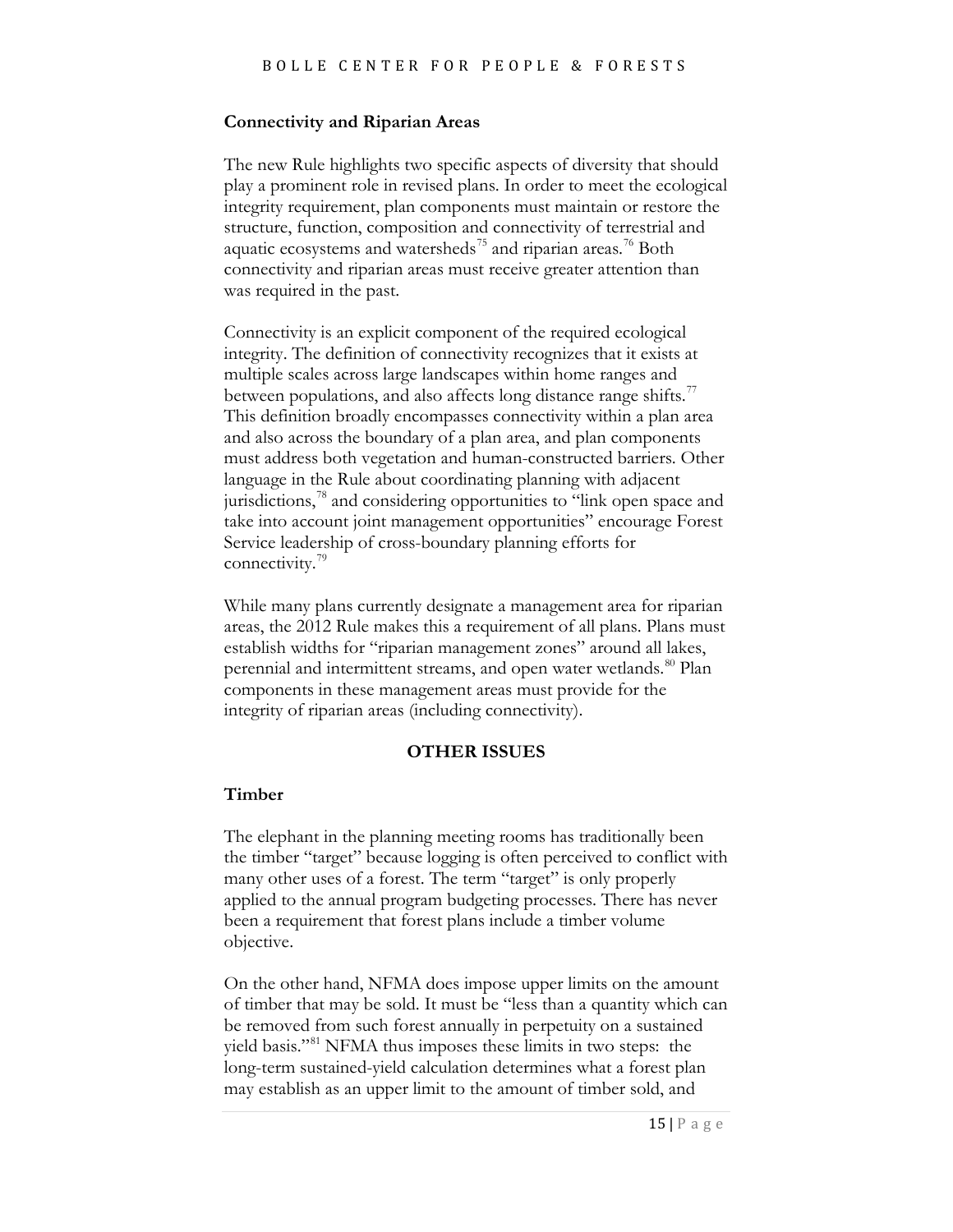then that limit is included in the plan and applied to the volume actually sold on a decadal basis.

Current plans include an "allowable sale quantity" (ASQ). This term was used in NFMA, and was defined in the 1982 regulations as "the quantity of timber that may be sold from the area of suitable timber land…"<sup>[82](#page-28-34)</sup> As such, it was defined as an upper limit, at or below the long-term sustained-yield capacity, $83$  but it became a goal in the sense that national forest timber volume achievements were often compared to ASQ. These achievements seldom measured up. This was largely because ASQ was calculated as an optimum volume achievable if there were no unexpected changes (and if adequate funding were provided). There was pressure to produce the ASQ, or determine the "right" ASQ that would be achievable.

The USFS has addressed this problem in the 2012 Rule by getting rid of ASQ. At least the term does not appear in the Rule. Instead, the Rule requires that agency directives determine "procedures for estimating the quantity of timber that can be removed annually in perpetuity on a sustained-yield basis."[84](#page-28-36) Though there has been little fanfare, $85$  it is clear from these new directives that an entirely different approach is intended, in which timber volume calculations would be based on a much larger acreage, and there would not be limits in the plan on timber volume sold based on consideration of other resources.

The long-term sustained-yield calculation would be based on the amount of timber that could be produced on all lands that *may be suitable* for timber production, assuming all of these lands were managed to produce timber without considering other multiple uses or fiscal or organizational capability.<sup>[86](#page-28-11)</sup> Lands that "may" be suitable include those that are actually designated in a plan as not suitable for timber production because that is not consistent with the desired conditions for those lands. $87$  This would lead to greater sustainedyield calculations based on a larger acreage than in current plans (where only lands *suitable* for timber production were included).

The new PWSQ (projected wood sale quantity) "is an estimate of the volume of all timber and other wood products that is expected to be sold during the plan period from expected harvests for any purpose (except salvage harvest or sanitation harvest) *on all lands in the plan area*."[88](#page-28-39) All other factors being equal, the new PWSQ would therefore be greater than the current ASQ. (It would also not actually be constrained by the long-term sustained yield calculation because PWSQ must consider other multiple uses and fiscal capability while the sustained yield calculation does not.)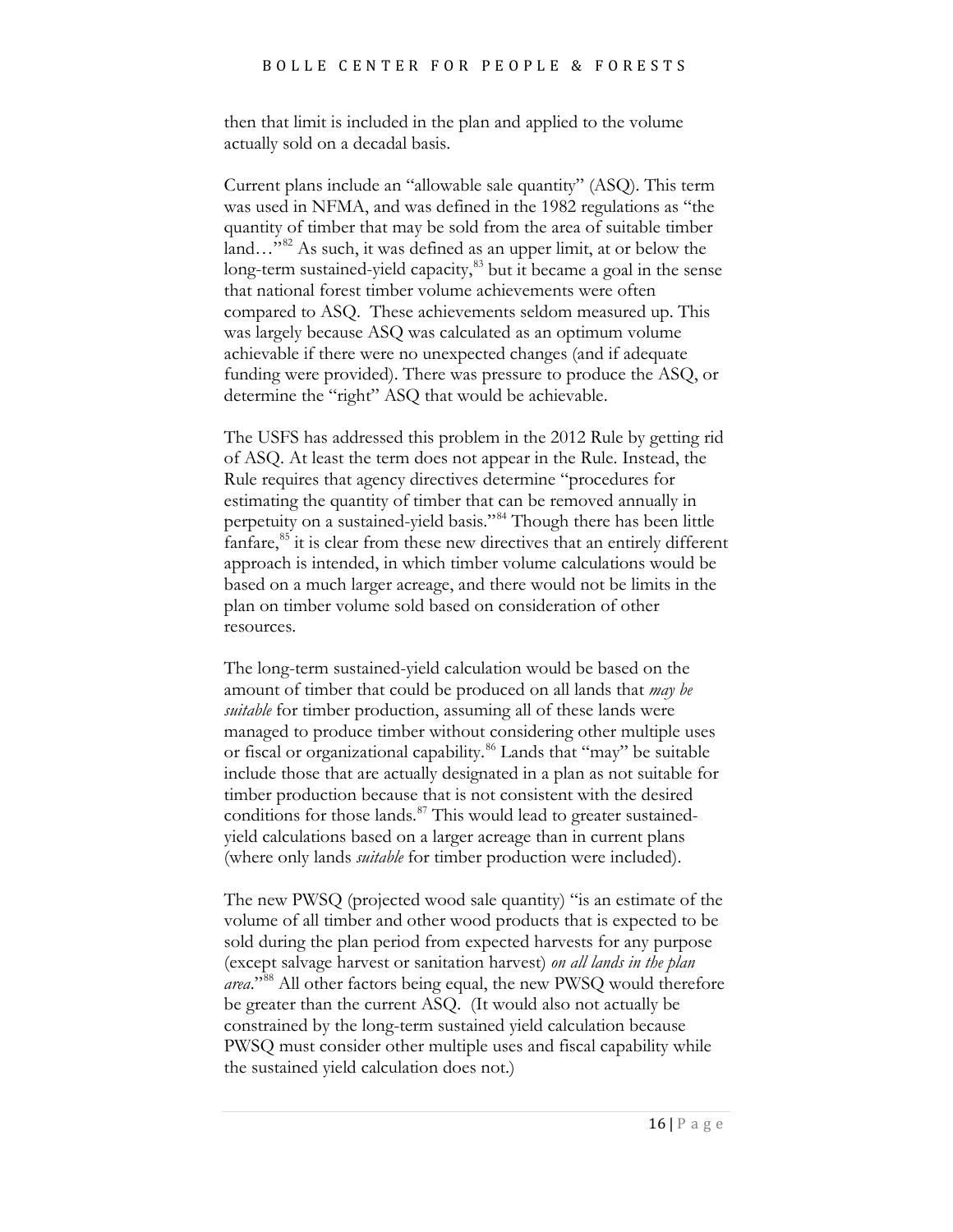Unlike ASQ, the "projected" PWSQ is not a limit on timber volume. This projection is not necessarily an objective either (unless made so in a particular plan).<sup>[89](#page-28-40)</sup> Nevertheless it will probably be used as a basis for funding timber harvesting. Since there are no longer any meaningful enforceable volume limits, it will be extremely important to ensure that a plan includes realistic estimates of the timber that may be harvested, especially from lands not suitable for timber production. On some such lands the most reasonable projection may be zero (even where logging is not prohibited).

On the other hand, timber management activities are directly driven by Congressional appropriations. The 1982 regulations required that agency budget proposals be based on the plan.<sup>90</sup> The new Planning Rule has no such requirement. In any case, the Planning Rule does not control how Congress chooses to fund national forest management.

#### **Motorized Recreation Access**

The 2012 Rule does not explicitly address motorized access, yet decisions in a plan to allow or restrict it are likely to be highly controversial in many places.<sup>[91](#page-28-16)</sup> The risk of controversy is heightened as a result of some complexity in the Rule.

The one clear statement the Rule makes is that any "resource plans" that apply within the plan area must be consistent with plan components, and it uses "travel management plans" as an example. <sup>[92](#page-28-42)</sup> Travel management plans designate specific roads and trails that will be open to motorized use.<sup>[93](#page-28-43)</sup> Forest plans should identify areas that are not suitable for such designation where motorized use is not compatible with the desired condition.<sup>[94](#page-28-44)</sup>

A plan may constrain the Forest Service from authorizing motorized use; however, a plan may not directly regulate uses by the public.<sup>[95](#page-28-20)</sup> This results in a three-step process to close a motorized travel route set in motion by the forest plan: a suitability determination in the plan, not designating the route as open to motorized use in the travel management plan, and an order to close the route under 36 CFR Part 261, Subpart B.

However, travel management plans already exist for many plan areas. In this situation, such travel plans "must be evaluated for consistency with the plan and amended if necessary."<sup>[96](#page-28-45)</sup> Given the frequent contentiousness of travel management planning, the Forest Service may be more inclined to make a forest plan consistent with an existing travel management plan.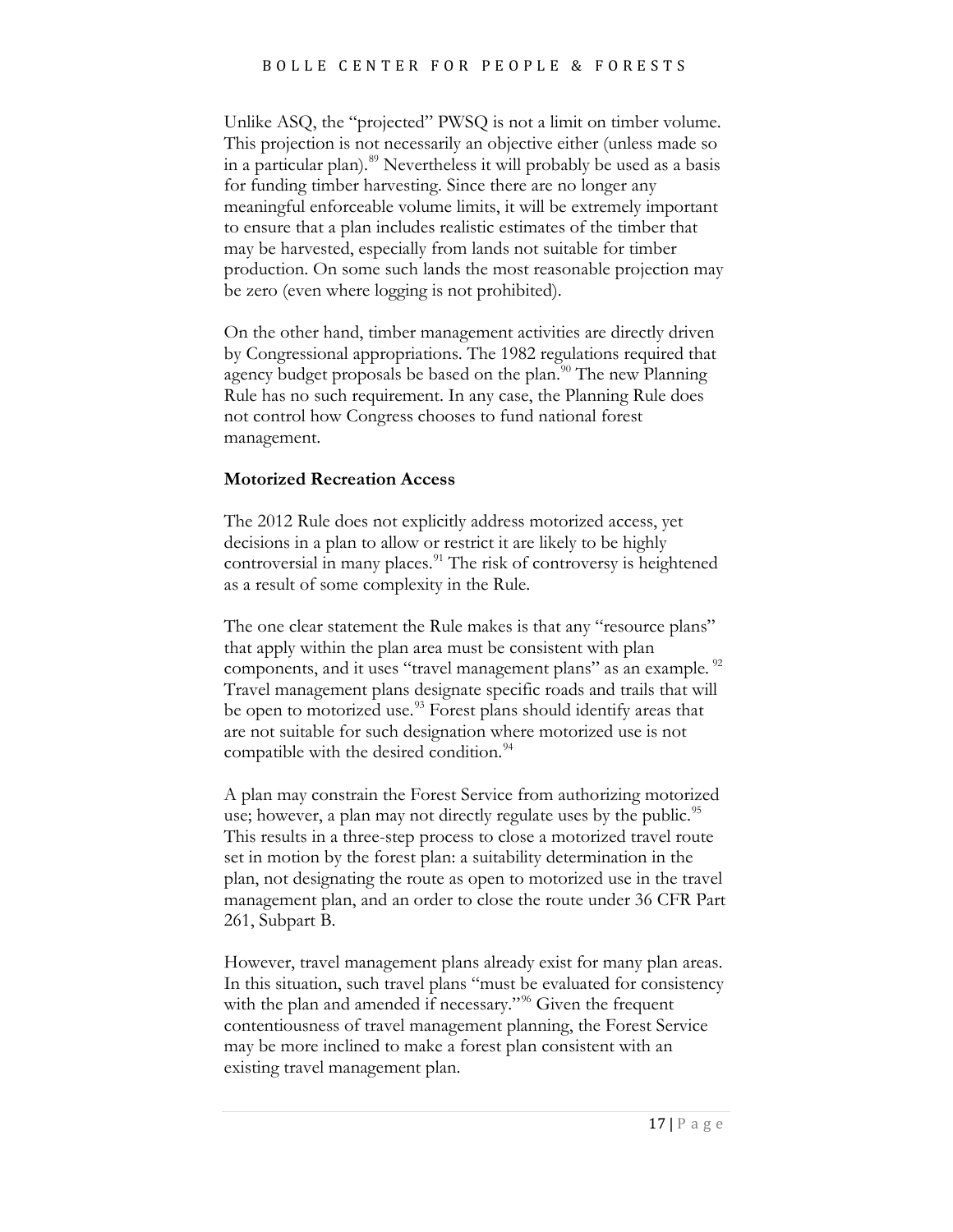#### **Fire**

In the realm of vegetation management on national forest lands, there is now greater emphasis on the condition of the landscape. $\frac{97}{100}$  $\frac{97}{100}$  $\frac{97}{100}$ This approach is embodied in the concept of "restoration" (a term used 25 times in the Planning Rule).<sup>[98](#page-28-47)</sup> The conditions of the landscape drawing the most attention for restoration now in most places are those related to the effects of fire exclusion.

One of the most important questions that a strategic and programmatic plan should answer is what sort of fire regime and associated fuel conditions are desired in different parts of a national forest. The requirement for ecological integrity, developed with an understanding of historic conditions, should form the foundation of an overall fire management strategy. Wildland fire is an explicit consideration to be addressed in evaluating ecological sustainability and ecological integrity.<sup>[99](#page-28-22)</sup>

It is also important to identify management areas in the plan where there is a need to manage fuels and fire differently, such as modifying naturally dense understory conditions or harvesting burned trees. It is especially important to recognize in the plan where human communities will influence fuel reduction projects through their Community Wildfire Protection Plans authorized by the Healthy Forests Restoration Act,<sup>[100](#page-28-0)</sup> and recognized by the Rule's assessment requirements.[101](#page-28-1) The implications of being in the Wildland Urban Interface (WUI) should be considered in the forest plan's management area classifications.

Since forest plans must provide the overall integrated policy and guidance required by NFMA, desired conditions related to fire must be integrated with other resource needs when plan components are developed. This will also facilitate development of annual fire management plans, which must be consistent with the forest plan.<sup>102</sup> While Forest Service policy recognizes the need to integrate fire planning with forest planning, guidance for doing so has been in constant flux.<sup>[103](#page-28-3)</sup> At a minimum, to integrate wildland fire management into LRMPs, fire managers should participate in the LRMP planning process,  $104$  but this may be a challenge during the fire season.

#### **Roadless Areas**

This management of these areas is a land allocation issue that has dogged the Forest Service for decades. The 1982 planning regulations included a section that required roadless areas to be evaluated and considered for potential wilderness designation.<sup>[105](#page-28-11)</sup> The 2012 Planning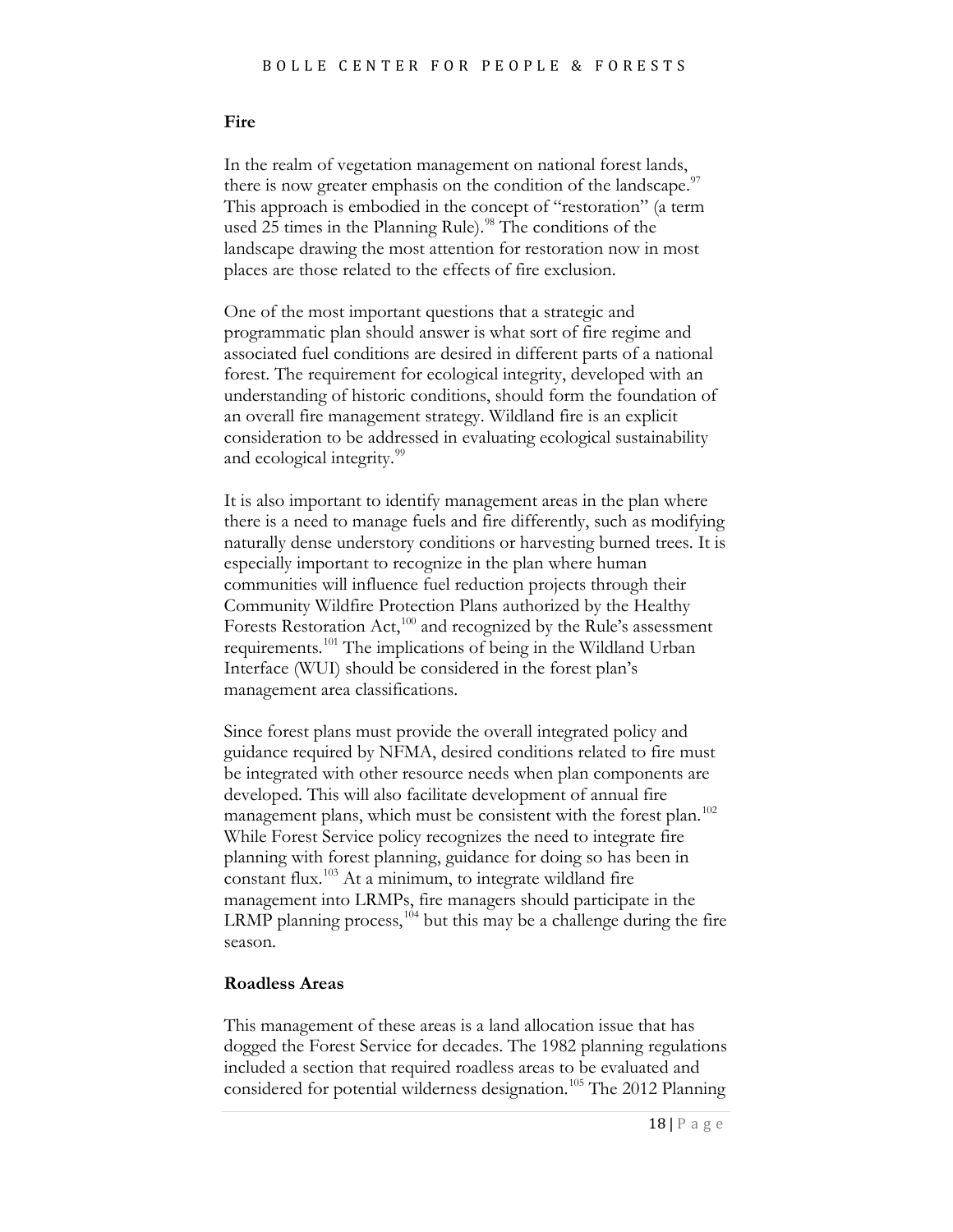Rule requires the same for "lands" that may be suitable for wilderness recommendations, but says nothing about "roadless areas."<sup>[106](#page-28-49)</sup>

In the interim, the Roadless Area Conservation Rule was adopted in 2001, and lawsuits delaying its implementation were only recently resolved.<sup>[107](#page-28-50)</sup> The 2001 Roadless Rule establishes (with some exceptions) prohibitions on road construction, road reconstruction, and timber harvesting on 58.5 million acres of inventoried roadless areas (IRAs) on National Forest System lands.<sup>[108](#page-28-51)</sup> Such management direction would normally be considered plan components in a forest plan, but the Planning Rule provides no guidance for integrating IRAs designated by the Roadless Rule into the forest planning process.

The Roadless Rule is binding on all forest plans.<sup>[109](#page-28-52)</sup> That clearly means that if an activity is restricted in the Roadless Rule, these restrictions can't be removed by a forest planning decision (without also completing a rulemaking process to change the Roadless Rule, which the Forest Service would certainly be reluctant to do). It's less clear whether the Roadless Rule also removed the authority of the Forest Service to further restrict road-building and timber harvest by modifying the exceptions provided in the Roadless Rule.

The Roadless Rule allows for changes in the "inventoried" areas to which it applies through subsequent updates or revisions of the official maps.<sup>[110](#page-28-26)</sup> The forest planning process would be expected to produce information that could be used to change the roadless area inventory, but the Planning Rule provides no guidance for doing so. This failure to provide a means to change the roadless inventory may be problematic for some participants in the planning process. Since the Roadless Rule only addresses inventoried roadless areas, the Forest Service is free to adopt plan components for other areas that provide the same protections as the Roadless Rule—just without the authority of regulations behind them.

#### **Priority Watersheds**

Providing high quality water for beneficial uses has always been a high priority for the Forest Service. The Planning Rule includes a requirement to identify watersheds that are a priority for maintenance or restoration. [111](#page-28-27) The Preamble explains that an existing process, the Watershed Condition Framework (WCF), will be used to set priorities.<sup>[112](#page-28-28)</sup> That process gives substantial weight to plan components, [113](#page-28-12) so it will be important for the two processes to be fully integrated. Existing watershed priorities based on existing plans may need to be changed when a plan is revised.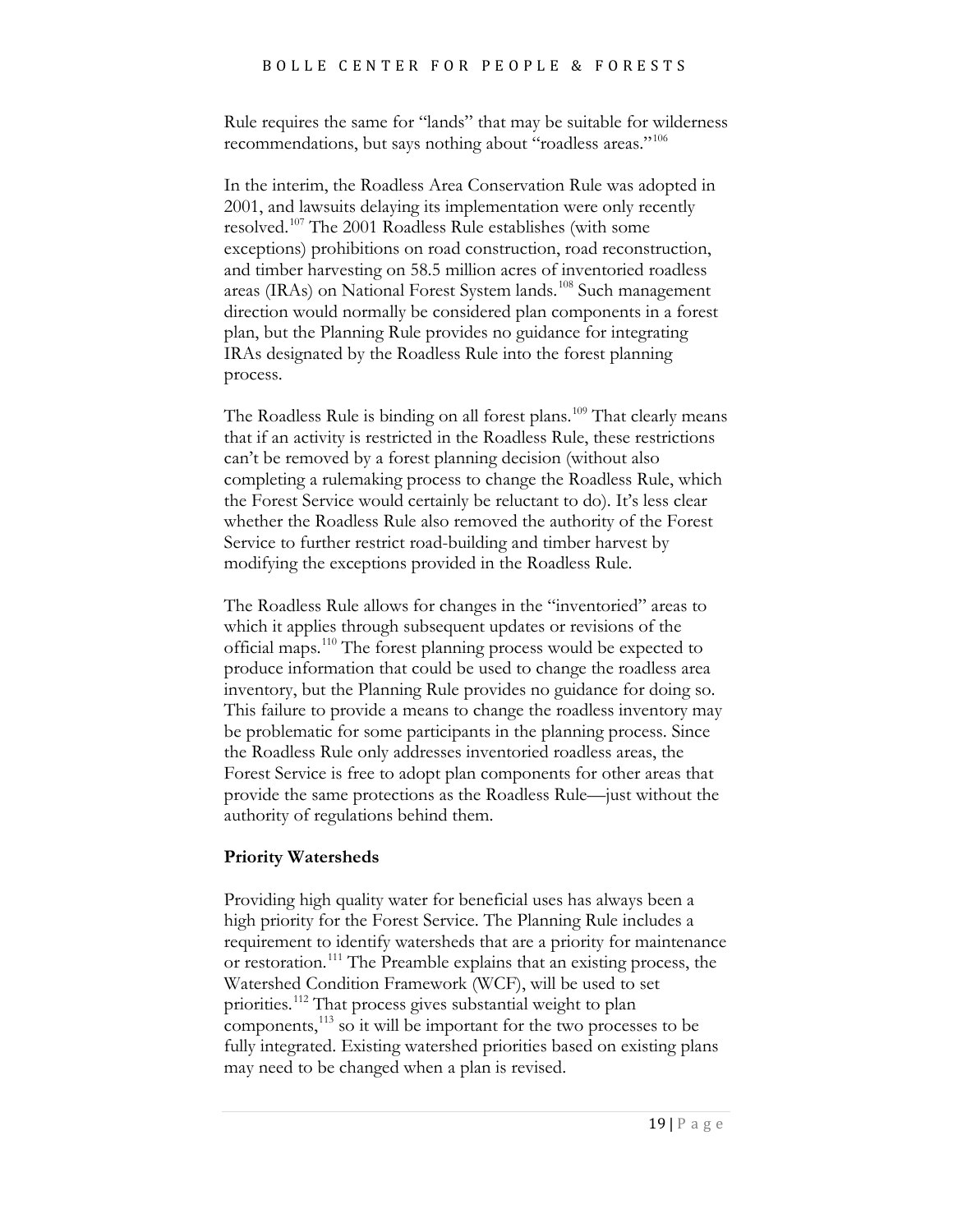These priority watersheds will not be plan components<sup>[114](#page-28-15)</sup> because changed conditions may cause priorities to change (and therefore priority watersheds can be administratively changed without a plan amendment).<sup>[115](#page-28-18)</sup> However, what they lack in authority within the plan is offset by the ability to use these priorities more directly in the funding process than most other plan content. In addition, by linking the WCF process to the forest planning process it opens the prioritization process to public participation. This provides an early opportunity for the public to influence where management to implement the plan would occur first.

#### **Energy**

Energy development may be the new elephant in the room. With new sources of renewable (wind, solar and geothermal) and nonrenewable (hydrofractured gas, shale oil) energy becoming economically competitive, demand for energy developments is arising on National Forest System lands where it did not exist before. Careful planning could be critical to locating such uses in areas where they would least affect other values of the plan area.

The Planning Rule arguably allows a plan to make determinations that areas are not suitable for such uses. Wind and solar energy may be provided from national forests after obtaining a special use permit,<sup>[116](#page-28-42)</sup> and such permits would have to be consistent with plan components. However, the Preamble states that suitability determinations should not be made for leasable minerals (including oil and gas, coal and geothermal) because the Forest Service does not have the authority to make leasing decisions.<sup>[117](#page-28-46)</sup> It is not clear whether the Department of the Interior is subject to the NFMA consistency requirement when it makes leasing decisions, but if it is, energy development inconsistent with desired conditions or other plan components could still be limited.

The Preamble also states that decisions about availability for leasing (a step prior to actual leasing decisions) have been made for most national forests and grasslands, and that they are not plan components. [118](#page-28-53) Instead, decisions to make areas available for mineral leasing are "resource plans." This means that they must be consistent with plan components, and existing availability decisions will be subject to the requirement that they be conformed to newly revised plans if necessary. [119](#page-28-32)

#### **Monitoring**

The most important thing to know about monitoring is that the monitoring program is not a plan component. That means it can be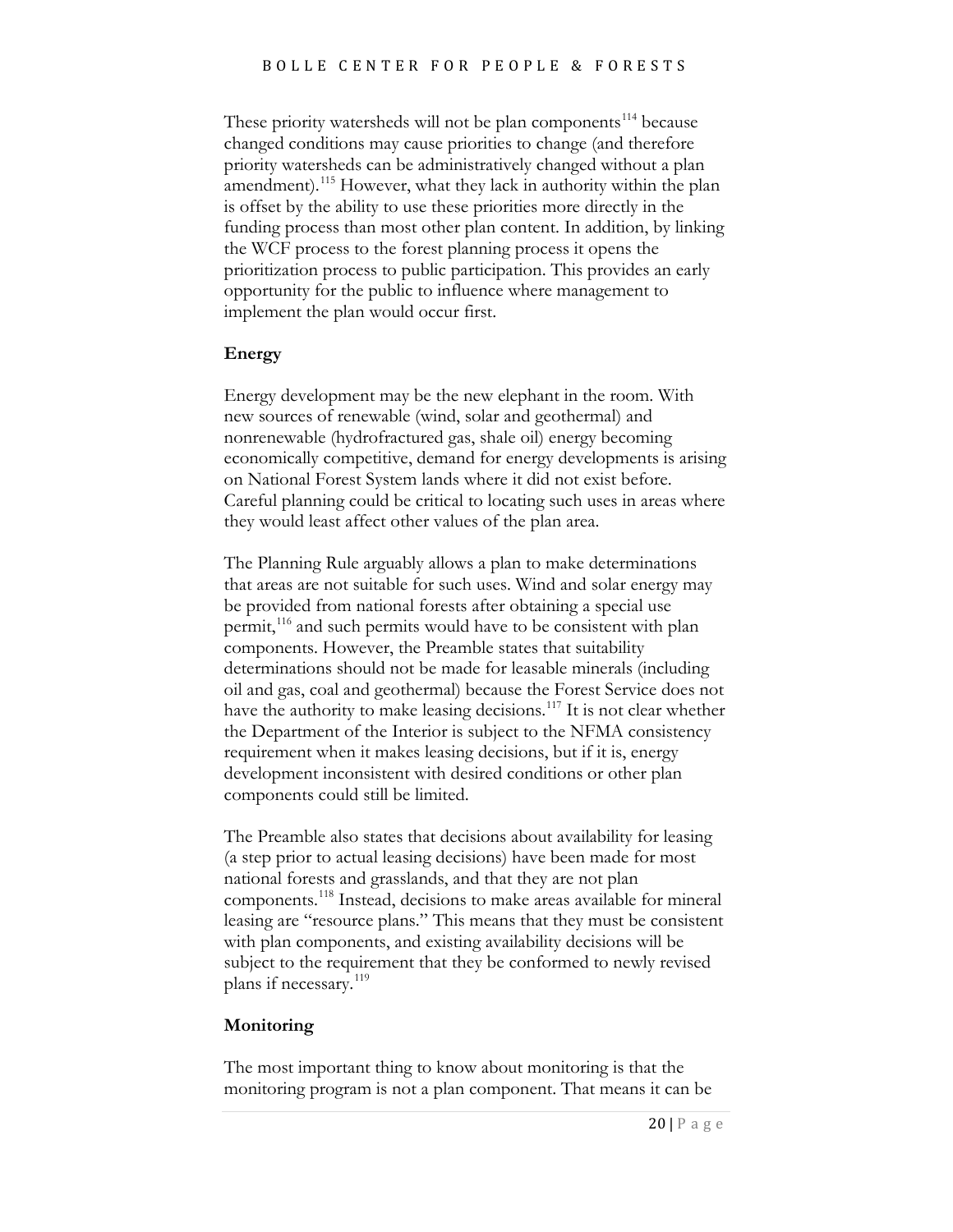changed without amending the plan (but with public comment on "substantive" changes). $120$ 

The Rule explicitly states that actual monitoring is not a prerequisite for making a decision to carry out a project.<sup>[121](#page-28-22)</sup> This language addressed situations where lack of monitoring had led to litigation of projects, and also the reality that monitoring actions are dependent on funding. However, it is within the discretion of a forest supervisor to include plan components (standards) that would make future projects contingent upon the occurrence or results of monitoring. This step would not be taken lightly, but may be necessary in cases where uncertainty and risk are high. This could occur where monitoring is a key piece of a conservation strategy for a species at risk in the plan area.

While most parts of the 2012 Rule won't apply until a plan is revised or amended, all plans must include new plan monitoring programs by May 2016 (or "as soon as practicable") that meet the requirements of the new Rule.<sup>[122](#page-28-0)</sup> Requirements for these new monitoring programs include species of conservation concern, which would not be found in existing plans. [123](#page-28-1) Moreover, the existing monitoring plans that would be replaced contain provisions for management indicator species that were part of the 1982 requirement for diversity.<sup>[124](#page-28-2)</sup> If the current monitoring requirement for diversity is removed from a plan before knowing what should be monitored for a revised plan, plans could fail to meet the diversity requirements of either regulation. This suggests a need for SCC to be identified for all units as part of developing monitoring strategies—independent of their revision schedule.

There are two especially important documentation requirements associated with monitoring that should promote adaptive management. One is the "information needs identified through the planning process as most critical for informed management of resources on the plan area."[125](#page-28-3) A forest supervisor must consider these in developing the monitoring program, so they should be documented prior to that step in the planning process (logically as part of the assessment). The other important requirement related to adaptive management is that future required monitoring evaluation reports must indicate whether or not new information warrants changes in management. [126](#page-28-23)

There is a new requirement for regional foresters to prepare "broader-scale monitoring strategies" for plan monitoring questions that can best be answered at that scale.<sup>[127](#page-28-24)</sup> These strategies must be completed as soon as practicable,<sup>[128](#page-28-54)</sup> so their development should currently be ongoing. Both these and individual plan monitoring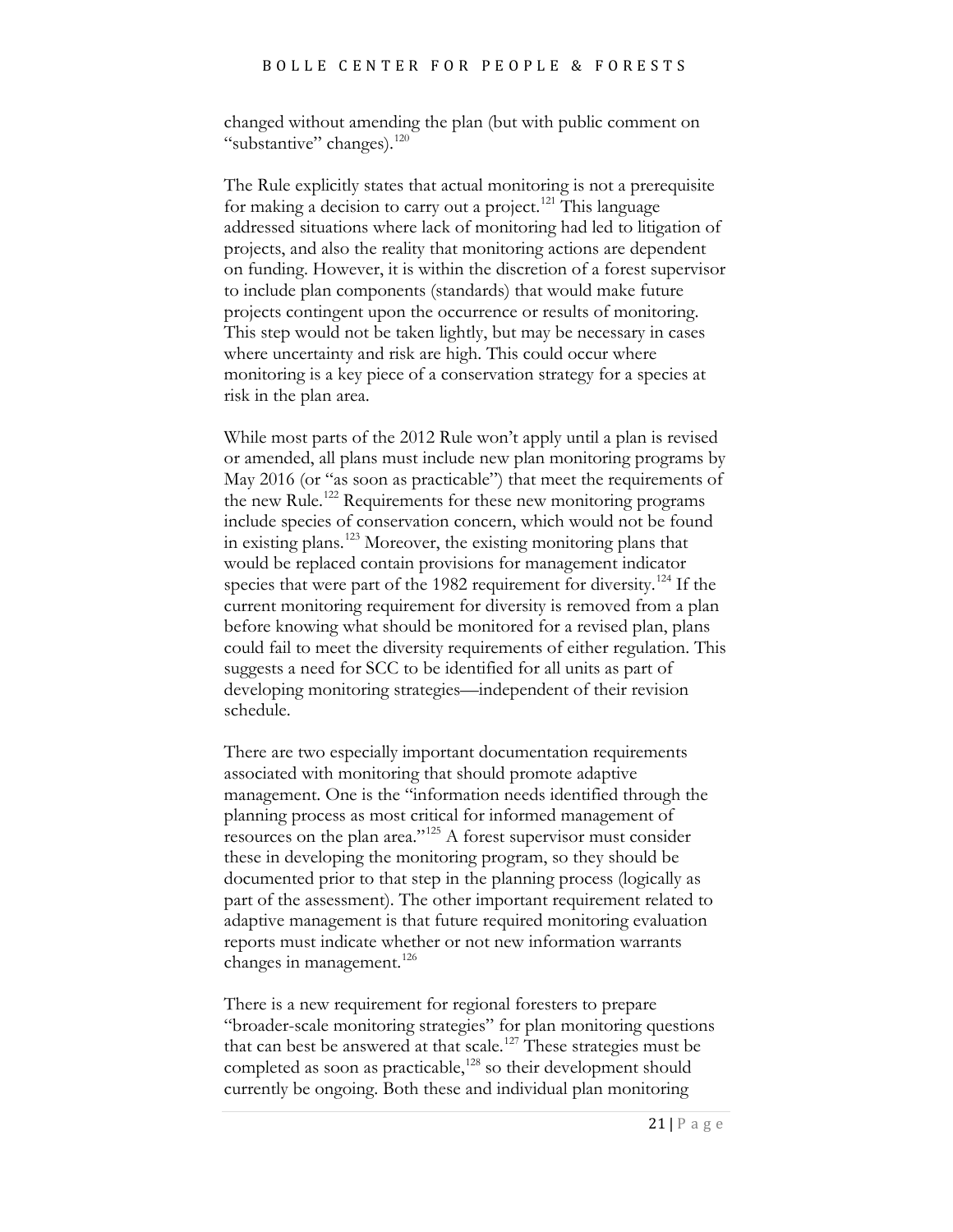programs must be designed to take into account multi-party monitoring, which provides an ongoing opportunity for public participation in the planning process.<sup>[129](#page-28-4)</sup>

#### **Plan Amendments**

The discussion of monitoring indicated some potential challenges for the transition from existing plans, and amendments also pose such challenges. The Rule states (in a backhanded way) that the consistency requirement of 219.15 does not apply until plans are amended or revised under the new Rule, but for amendments, it only applies "with respect to" the amendments.<sup>[130](#page-28-5)</sup> Different consistency rules would therefore apply to different parts of a plan until the plan is revised.

The Rule does not answer a more difficult question: "When do the new substantive requirements for sustainability, integrity and species viability apply?" These requirements apply to an entire plan, and it's not clear how they would apply to an amendment (or an amended plan), especially one that affects ecosystems or species, as most probably would. Arguably, the diversity requirements of one rule or the other must be met by a plan at all times. The ambiguity of this situation may create a disincentive to amend plans prior to revising them under the new Rule.

The 2012 Planning Rule made some changes that may reduce the process required to change a plan. It creates a new category of "administrative changes" that is not an amendment and requires only public notice (except that public comment is required for changes in a monitoring program).[131](#page-28-25) While this category is designed to correct errors or make changes in the plan that do not change plan components, it also allows "conformance of the plan to new statutory or regulatory requirements." This could allow a quicker response to changes in those requirements that narrow Forest Service discretion, such as those of the Endangered Species Act.

#### **CONCLUSION**

In some ways, the planning process is generally familiar to the agency as a result of thirty years of experience. On the other hand there are few individuals remaining in the agency who have any experience with creating or revising plans. And of course the details are new to everyone. Only some of those have been highlighted here.

The Forest Service is anxious to show results from the new Planning Rule, and is stressing this to the "early adopter" national forests that have initiated plan revisions under the new Rule. The Forest Service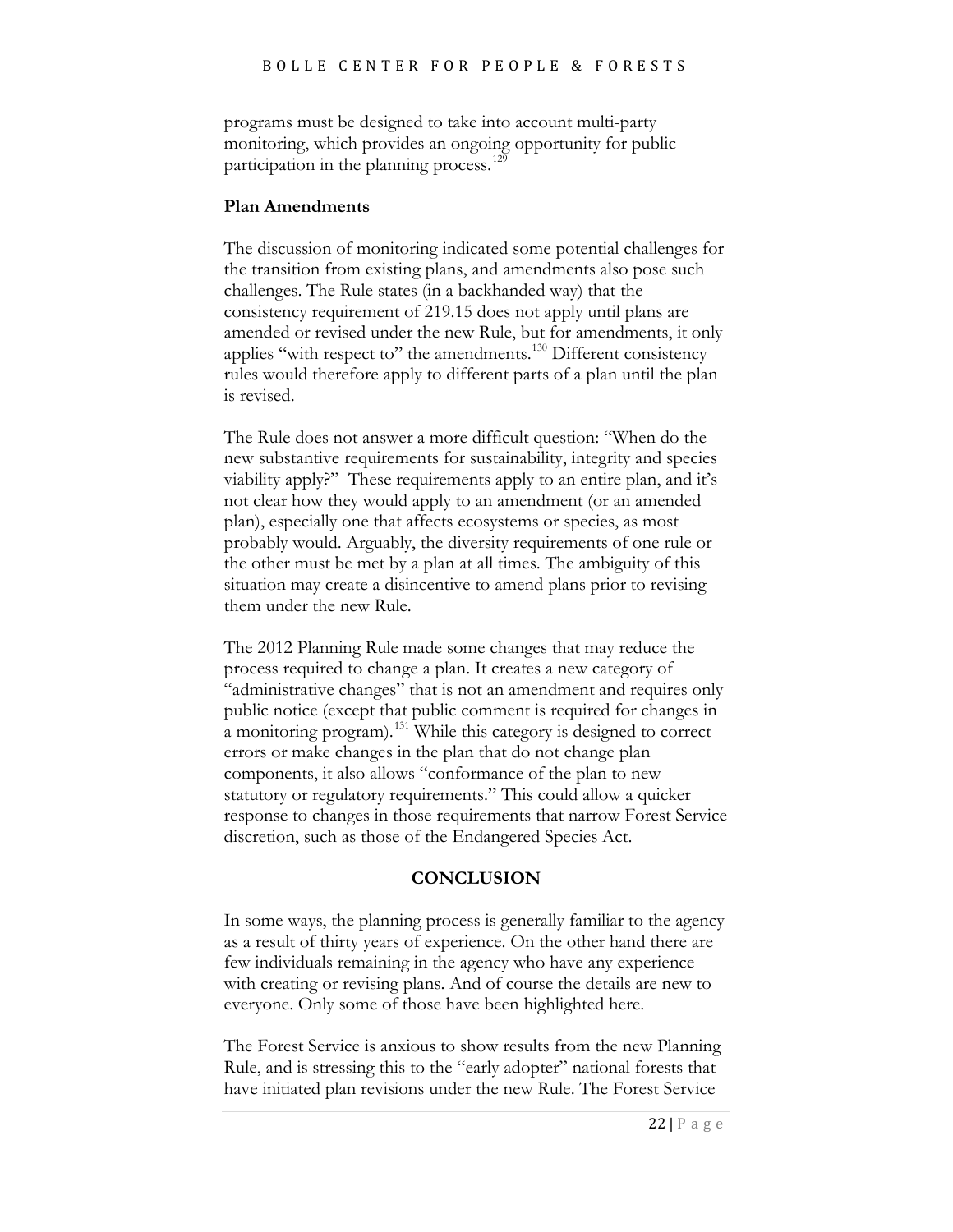also wants these early examples to be successful, so it should be willing to listen to reasonable proposals to produce a better product within the parameters of the new Planning Rule.

One last thing that is certainly different from 30 years ago is that the public now understands what forest plans do and how important they can be to their particular interests. They are paying more attention. Focusing that attention on some of the key provisions described here might make their participation more effective, and contribute to an improved next generation of forest plans.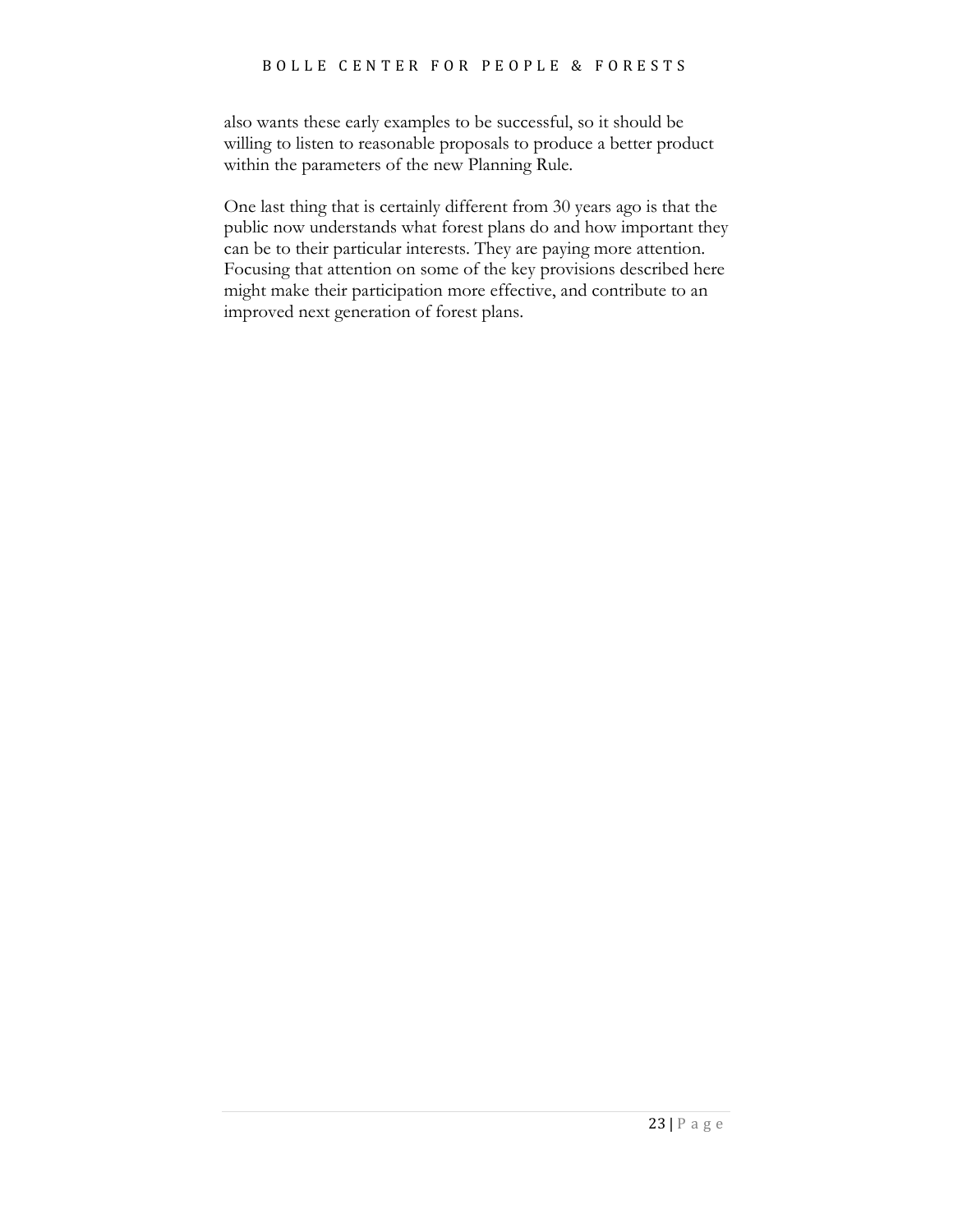#### i<br>I **Notes**

<sup>1</sup> 16 U.S.C. §§1600-1614

<sup>3</sup> Another convention will be to refer to other planning regulations as "regulations," which was the term generally used for those adopted in 1982.

<sup>4</sup> In fact, the 1982 regulations replaced the first regulations written in 1979. *National Forest System Land and Resource Management Planning, Final Rule*, 44 FR 53928, September 17, 1979 (36 CFR Part 219).

<sup>5</sup> USDA Forest Service, Policy Analysis Staff, "Synthesis of the Critique of Land Management Planning," FS-452, June 1990.

<sup>6</sup> *National Forest System Land and Resource Management Planning. Proposed Rule,* 60 FR

18886, April 13, 1995 (amending 36 CFR Parts 215, 217, and 219). 7 *National Forest System Land and Resource Management Planning. Final Rule,* 65 FR 67514, Nov. 9, 2000 (amending 36 CFR Parts 217, and 219).

<sup>8</sup> *National Forest System Land Management Planning. Final Rule,* 70 FR 1023, Jan. 5, 2005 (amending 36 CFR Part 219).

<sup>9</sup> *National Forest System Land Management Planning. Final Rule and Record of Decision,* 73 FR 21468, April 21, 2008 (amending 36 CFR Part 219).

<sup>10</sup> *National Forest System Land Management Planning. Final Rule and Record of Decision,* 77 FR 21162, 21163, April 9, 2012 (amending 36 CFR Part 219).

<sup>11</sup> NFMA requires that plans be revised at least every 15 years, but almost all existing plans are much older than that (*National Forest System Land Management Planning. Final Rule and Record of Decision,* 77 FR 21162, 21164, April 9, 2012 (amending 36 CFR Part 219)).

<sup>12</sup> 36 CFR 219.2(b)

<sup>13</sup> The Forest Service has recently released internal agency procedures for implementing the 2012 Planning Rule (*National Forest System, Land Management Planning Directives, Notice of final directives*, 80 FR 6683, February 6, 2015). This paper focuses on the Rule itself, but will refer to these directives where necessary. <sup>14</sup> Recommendation I from the 1990 Critique of Land Management Planning was, "Simplify, clarify and shorten the planning process." (USDA Forest Service, Policy Analysis Staff, "Synthesis of the Critique of Land Management Planning," FS-452,

June 1990, p. ix).

<sup>15</sup> *National Forest System Land Management Planning. Final Rule and Record of Decision,* 77 FR 21162, 21169, April 9, 2012 (amending 36 CFR Part 219). 16 36 CFR 219.2(b)(3)

<sup>17</sup> 36 CFR 219.56(e)

<sup>18</sup> 36 CFR 219.2(b)(5)(ii)

<sup>19</sup> 36 CFR 219.5(a)

<sup>20</sup> 36 CFR 219.3(b)(3)

<sup>21</sup> 36 CFR 220.6(e)(15)

<sup>22</sup> While actions having both beneficial and adverse effects would be subject to NEPA (40 CFR 1508.8), it is consistent with the purpose of NEPA (and therefore appropriate for a categorical exclusion) when agencies "avoid or minimize any possible *adverse* effects of their actions upon the quality of the human environment" 40 CFR 1500.02, emphasis added). 23 The Planning process must be within "the fiscal

capability of the unit"  $(36 \text{ CFR } 219.1 \text{ (g)}).$ 

<sup>24</sup> See *Salix v. US Forest Service*, 944 F. Supp. 2d 984, D. Montana, 2013 and cases cited therein.

<sup>25</sup> 36 CFR 219. 7(c)(1)

<sup>26</sup> *National Forest System Land Management Planning. Final Rule and Record of Decision,* 77 FR 21162, 21177, April 9, 2012 (amending 36 CFR Part 219).

<sup>2</sup> 16 U.S.C. §§1600-1614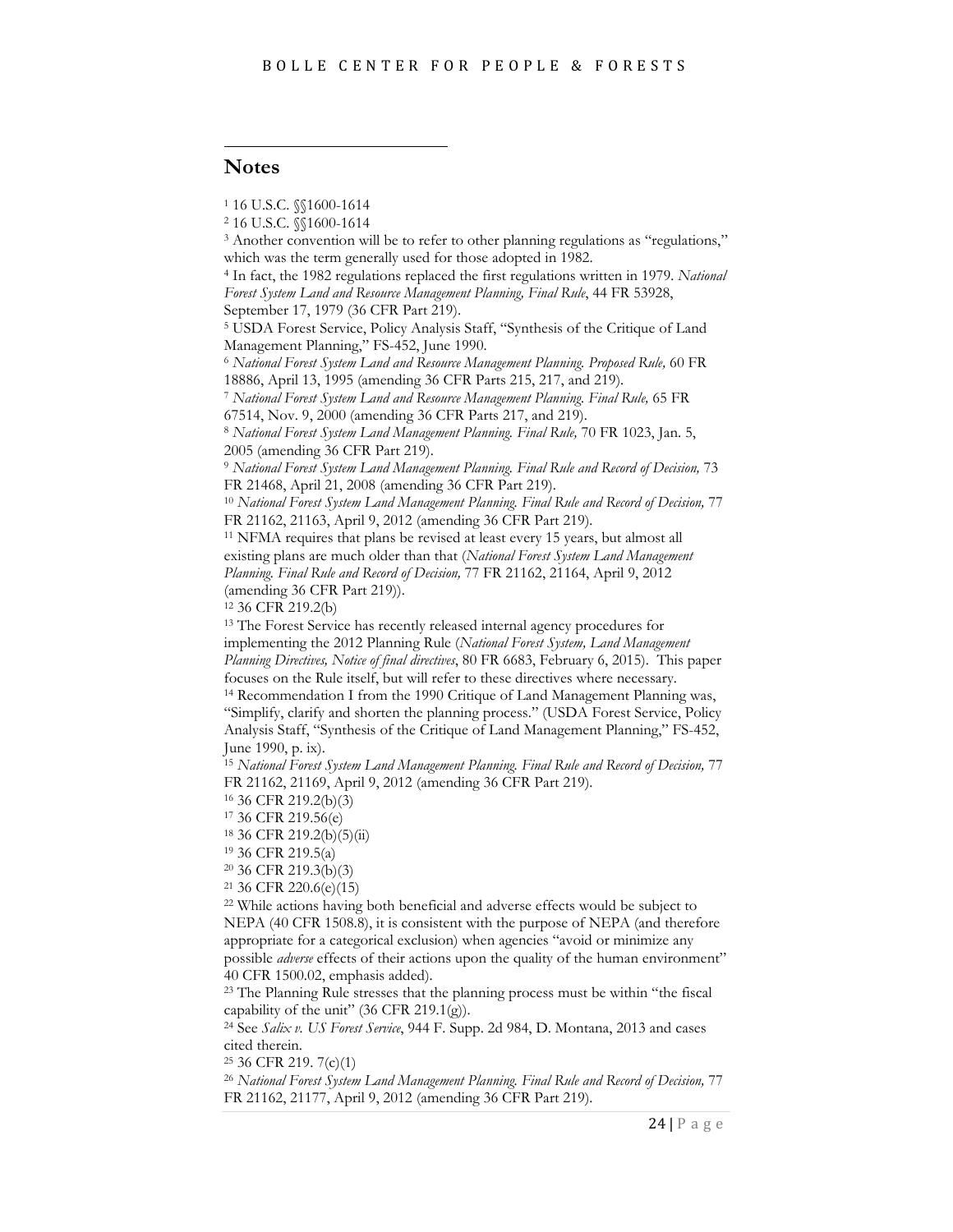<span id="page-24-0"></span><sup>27</sup> This may have been in anticipation of the recently released Council on Environmental Quality guidance on programmatic NEPA reviews (Council on Environmental Quality, Memorandum from Michael Boots: "Effective Use of

Programmatic NEPA reviews," December 18, 2014).

<span id="page-24-1"></span>http://www.whitehouse.gov/sites/default/files/docs/effective\_use\_of\_programm atic\_nepa\_reviews\_18dec2014.pdf

<span id="page-24-2"></span><sup>28</sup> 36 CFR 219.4(a)

<sup>29</sup> 36 CFR 219.6(b), 1982

<span id="page-24-3"></span><sup>30</sup> 36 CFR 219.4(a)(1)

<sup>31</sup> 36 CFR 219.4(a)

<sup>32</sup> 36 CFR 219.6(a)(3)

<sup>33</sup> 36 CFR 219.12(f), 1982

<span id="page-24-5"></span><span id="page-24-4"></span>34 36 CFR 219.14(a)

<sup>35</sup> 36 CFR 219.3

<span id="page-24-6"></span><sup>36</sup> In abandoning the 1982 regulations, the Forest Service stated, "Outcome-based planning shifts the focus from how to get something done to why it is done" (*National Forest System Land Management Planning. Final Rule and Record of Decision,* 77

<span id="page-24-7"></span>FR 21162, 21168, April 9, 2012 (amending 36 CFR Part 219)). 37 36 CFR 219.15(b)

<span id="page-24-8"></span><sup>38</sup> See "The Important Role of Standards in National Forest Planning, Law, and Management," Martin Nie and Emily Schembra, 44 *Environmental Law Reporter* 10281, 10283 (2014).

<span id="page-24-9"></span><sup>39</sup> 36 CFR 219.11(b), 1982.

<span id="page-24-10"></span><sup>40</sup> 36 CFR 219.7(e)(1)(i)

<sup>41</sup> "Our vegetation management projects are guided by the principle that what we leave on the land is more important than what we take away…" Forest Service Chief Dale Bosworth, from an article in Fire Management Today (based on his 2002 McClure Lecture at the University of Idaho)

(*http://www.foresthistory.org/ASPNET/Publications/first\_century/sec10.htm)*  <sup>42</sup> 36 CFR 219.15(d)(1)

<sup>43</sup> 36 CFR 219.7(e)(1)(i). The likelihood of desired conditions being achieved should be determined as part of evaluating the effects of the plan in the EIS. <sup>44</sup> The draft handbook for the 2012 planning rule stated: "Responsible officials should include sufficiently detailed descriptions of desired conditions so that long lists of standards, guidelines, and suitability determinations are not needed to determine the "purpose and need" for future projects and activities." (USDA Forest Service, FSH 1909.12, Land Management Planning Handbook, 22.11, Version 02/14/2013)

(http://www.fs.usda.gov/Internet/FSE\_DOCUMENTS/stelprdb5409939.pdf) (The reference to standards, guidelines and suitability was dropped in the final version of this section. USDA Forest Service, FSH 1909.12*, Land Management Planning Handbook,* 22.11*,* 2015)

<sup>45</sup> The Planning Rule itself states that standards (as well as guidelines) should be used "to meet applicable legal requirements" (36 CFR 219.7(e)(iii)).

<sup>46</sup> 36 CFR 219.5

<sup>47</sup> 36 CFR 219.19

<sup>48</sup> 36 CFR 219.19

<sup>49</sup> 36 CFR 219.7(d)

<sup>50</sup> Vagueness about plan components or where they would be applied would also make the NEPA process of evaluation and disclosure of effects more challenging. <sup>51</sup> 16 U.S.C 1604(g)(3)(B). "The regulations shall include, but not be limited to - ... specifying guidelines which - … provide for the diversity of plant and animal communities based on the suitability and capability of the specific land area in order to meet overall multiple-use objectives …"

<sup>52</sup> 36 CFR 219.19, 1982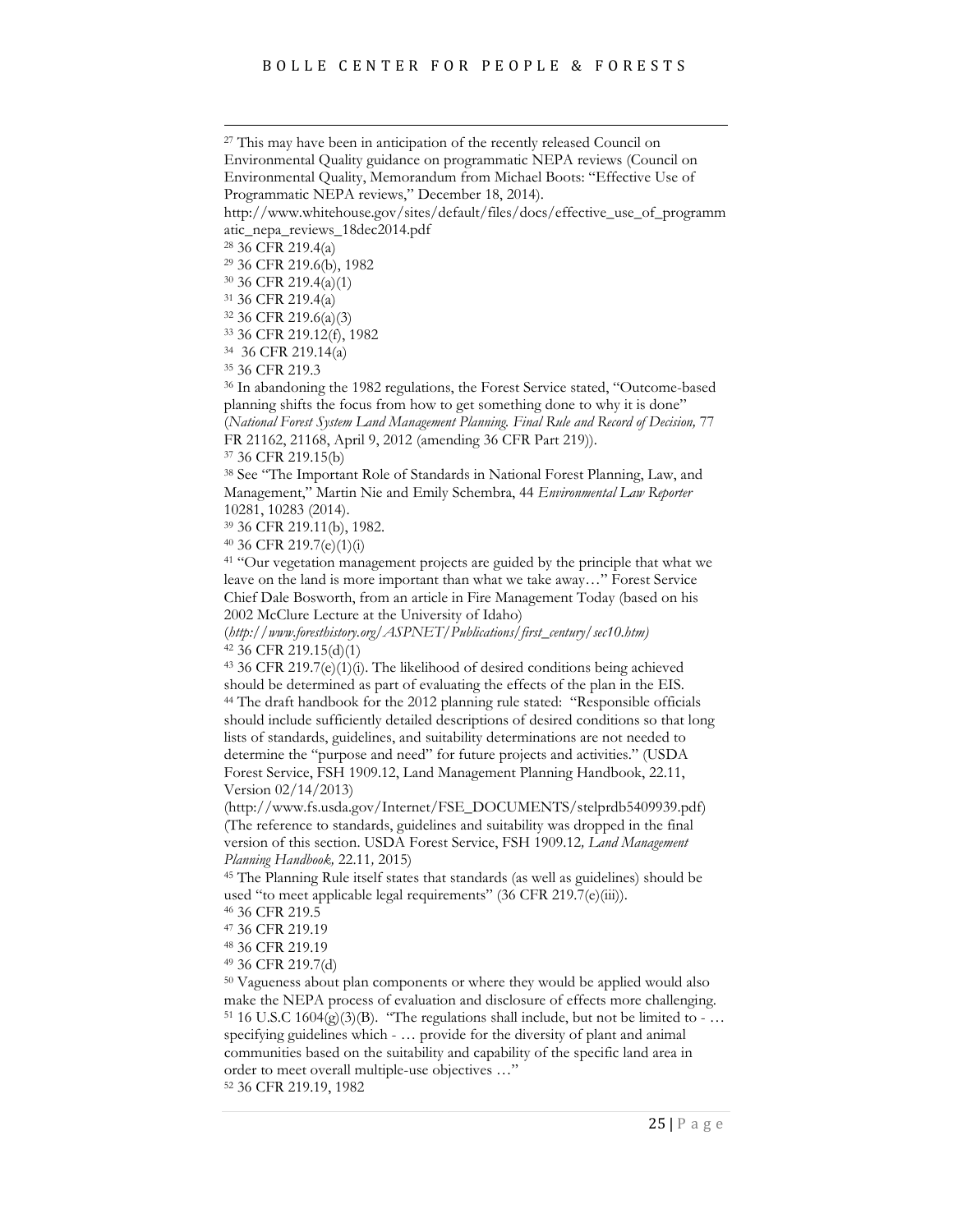<sup>53</sup> 36 CFR 219.2(c). This provision permanently codified the approach initially taken by an interpretive rule providing for transition to the 2000 planning regulations that immediately suspended the application of the 1982 requirements (especially diversity requirements), and replaced them with a requirement to consider "best available science" for projects instead. (*National Forest System Land and Resource Management Planning; Use of Best Available Science in Implementing Land Management Plans; Final Rule; Interpretation,* 69 FR 58055, September 29, 2004) <sup>54</sup> "*Viable population.* A population of a species that continues to persist over the long term with sufficient distribution to be resilient and adaptable to stressors and likely future environments." (36 CFR 219.19) <sup>55</sup> *National Forest System Land Management Planning. Final Rule and Record of Decision,* 77 FR 21162, 21212, April 9, 2012 (amending 36 CFR Part 219). <sup>56</sup> *National Forest System Land Management Planning. Final Rule and Record of Decision,* 77 FR 21162, 21175, April 9, 2012 (amending 36 CFR Part 219). <sup>57</sup> 36 CFR 219.9(a) <sup>58</sup> 36 CFR219.19 <sup>59</sup> Noon, B. R. 2003. An optimal mix of coarse- and fine-filter elements to conserve biological diversity (oral abstract) *in* "Innovations in Species Conservation: Integrative Approaches to Address Rarity and Risk" Symposium; April 28-30, 2003; Portland, Oregon. <sup>60</sup> NRV is defined in the Forest Service Planning Handbook: "The variation of ecological characteristics and processes over scales of time and space that are appropriate for a given management application. In contrast to the generality of historical ecology, the NRV concept focuses on a distilled subset of past ecological knowledge developed for use by resource managers; it represents an explicit effort to incorporate a past perspective into management and conservation decisions (adapted from Weins, J.A. et al., 2012, internal citation omitted). The pre-European influenced reference period considered should be sufficiently long, often several centuries, to include the full range of variation produced by dominant natural disturbance regimes such as fire and flooding and should also include shortterm variation and cycles in climate. The NRV is a tool for assessing the ecological integrity and does not necessarily constitute a management target or desired condition. The NRV can help identify key structural, functional, compositional, and connectivity characteristics, for which plan components may be important for either maintenance or restoration of such ecological conditions" (*FSH 1909.12, Land Management Planning Handbook, 05,* 2015). It is difficult to reconcile the requirement for integrity in the planning rule, which is defined as NRV, and the statement here that NRV is not necessarily a desired condition.

<span id="page-25-3"></span><span id="page-25-2"></span><span id="page-25-1"></span><span id="page-25-0"></span><sup>61</sup> 36 CFR 219.19

<sup>62</sup> 36 CFR 219.9(c)

<sup>63</sup> 36 CFR 219.6(b)(5).

<sup>64</sup> The Forest Service Handbook makes the process more confusing and misleading by suggesting that during the assessment process the responsible official has the discretion to eliminate species from "consideration" by the regional forester. (FSH 1909.12*, Land Management Planning Handbook,* 12.52d*,* 2015.)

<sup>65</sup> 36 CFR 219.3

<sup>66</sup> Forest Service Manual Chapter 2670, *Threatened, Endangered and Sensitive Plants and Animals*, 2005.

<sup>67</sup> http://www.natureserve.org/

<sup>68</sup> The Planning Handbook seems to lean this direction: "If there is insufficient scientific information available to conclude there is a substantial concern about a species' capability to persist in the plan area over the long-term that species cannot be identified as a species of conservation concern." (FSH 1909.12*, Land Management Planning Handbook,* 12.52c*,* 2015). The Handbook provides no guidance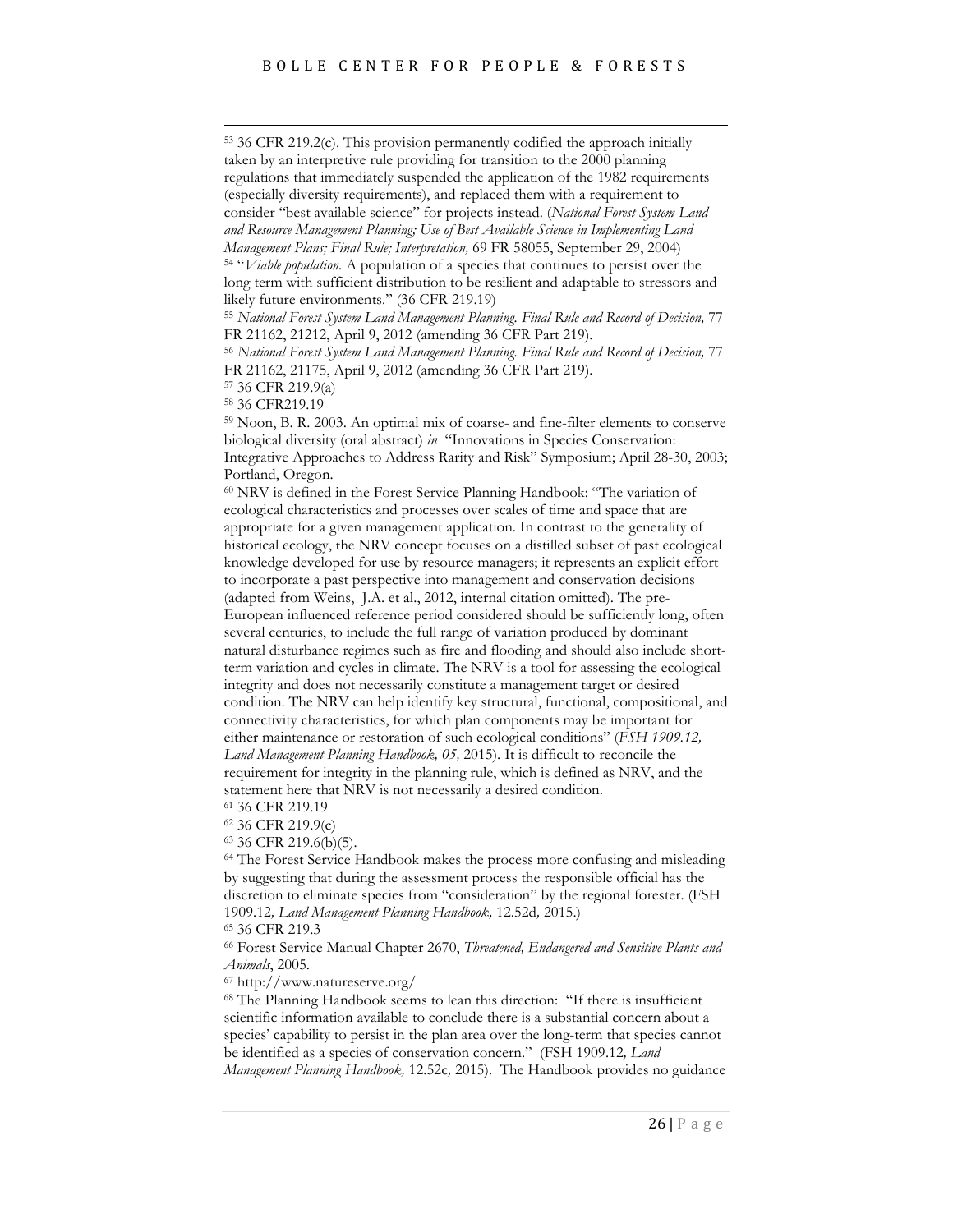for finding "sufficiency," but the concerns of any relevant experts should be taken into account.<br> $69$  The 1982 planning regulations included a section on the "minimum requirements"

for integrating individual forest resource planning into the forest plan" (36 CFR 219.13, 1982). These were treated as necessary components of each forest plan alternative. The 1982 viability requirement was one of these so-called "minimum management requirements" (MMRs).

<sup>70</sup> 36 CFR 219.3

 $71$  36 CFR 219.9(b)(2)(ii))

<sup>72</sup> 36 CFR 219.9(b)(1)

<sup>73</sup> 36 CFR 219.4(a)(1)

<sup>74</sup> *Greater Yellowstone Coalition, Inc. v. Servheen*, 665 F.3d 1015 (9th Cir. 2011)

<sup>75</sup> 36 CFR 219.8(a)(1)

<sup>76</sup> 36 CFR 219.8(a)(3)

<sup>77</sup> 36 CFR 219.19

<sup>78</sup> 36 CFR 219.4

<sup>79</sup> 36 CFR 219.10(a)(4). See also USDA Forest Service, *Forest Service Open Space Conservation Strategy*, FS-889, November 2007

(http://www.fs.fed.us/openspace/national\_strategy.html)

<sup>80</sup> 36 CFR 219.8(a)(3)(ii)

<sup>81</sup> 16 U.S.C. 1611(a)

<sup>82</sup> 26 CFR 219.3, 1982

<sup>83</sup> NFMA generally imposes a limit on the ASQ that is "the quantity which can be removed from such forest annually in perpetuity on a sustained-yield basis."(16 U.S.C. 1611(a).

<sup>84</sup> 36 CFR 219.11(d)(7)

<sup>85</sup> The first apparent public acknowledgement that the Forest Service was taking a "new approach" was in comments accompanying the final Handbook (USDA Forest Service, Response *to Comments on the Proposed Land Management Planning Directives,* January 2015 (page 71)).

(http://www.fs.usda.gov/Internet/FSE\_DOCUMENTS/stelprd3828565.pdf)

<sup>86</sup> USDA Forest Service, FSH 1909.12*, Land Management Planning Handbook,* 64.31*,*  2015 (emphasis in original)

<sup>87</sup> USDA Forest Service, FSH 1909.12*, Land Management Planning Handbook,* 61.2*,*  2015. Timber production is defined as, "The purposeful growing, tending, harvesting, and regeneration of regulated crops of trees to be cut into logs, bolts, or other round sections for industrial or consumer use" (36 CFR 219.19). It may be worth asking how much land can be devoted to "timber production" while still meeting requirements for ecological integrity.

<span id="page-26-4"></span><span id="page-26-3"></span><span id="page-26-2"></span><span id="page-26-1"></span><span id="page-26-0"></span><sup>88</sup> USDA Forest Service, FSH 1909.12*, Land Management Planning Handbook,* 64.32*,*  2015. There is also a "projected timber sale quantity" that is a subset of the PWSQ that meets wood utilization standards.

<sup>89</sup> USDA Forest Service, FSH 1909.12*, Land Management Planning Handbook,* 60.5*,*  2015

<sup>90</sup> 36 CFR 219.10(e), 1982

<sup>91</sup> Decisions about motorized recreation on public lands have been referred to as the "most virulent controversy in recreation management." Burchfield, James and Martin Nie, *National Forests Policy Assessment, Report to Senator John Tester*, University of Montana, September 2008. 92 36 CFR 219.15(e)

93 36 CFR 212.50

<sup>94</sup> 36 CFR 219.15(e)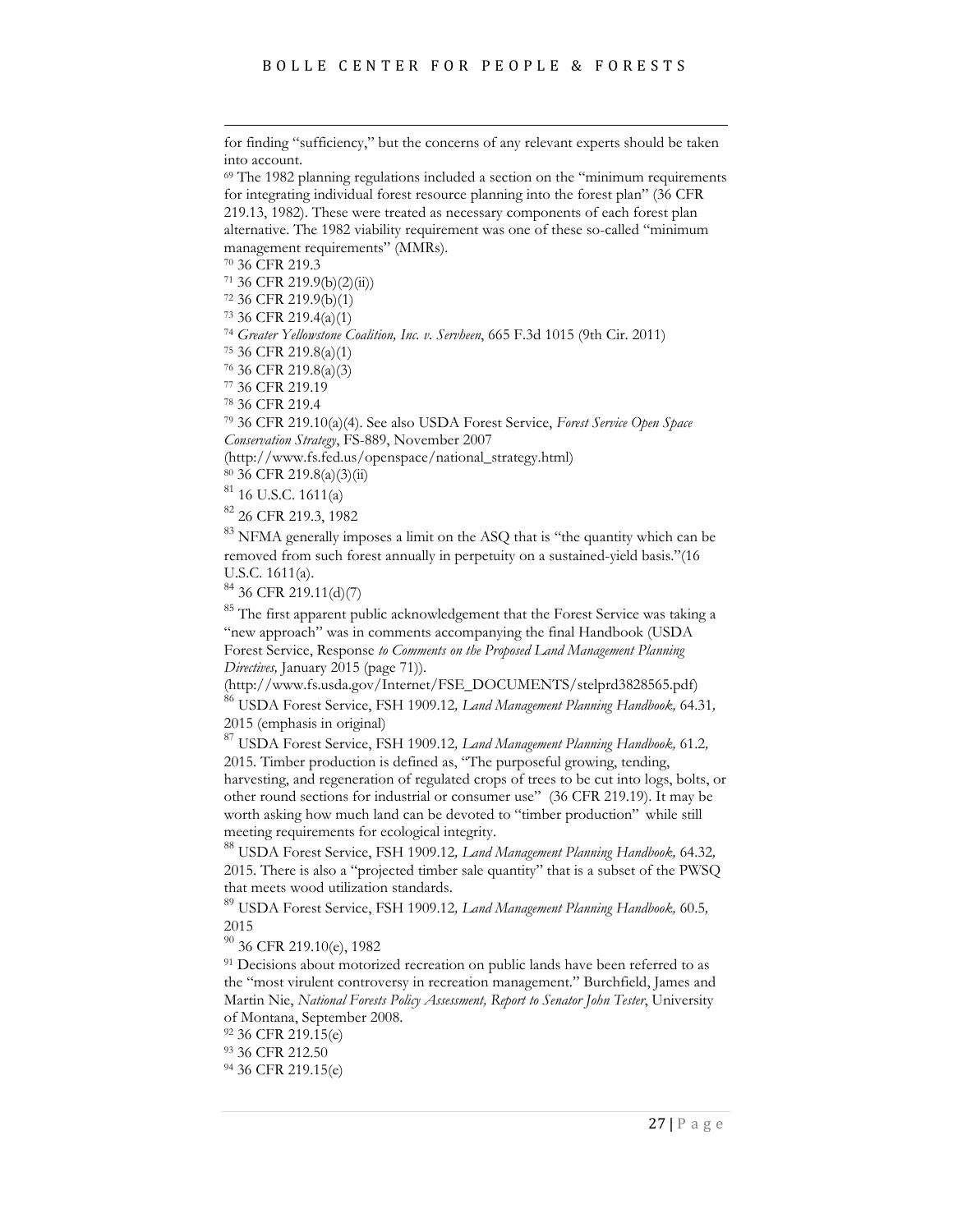<span id="page-27-6"></span> <sup>95</sup> 36 CFR 219.2(b)(2). This is derived from the consistency requirement in NFMA that applies to "resource plans and permits, contracts and other instruments," but not directly to public use.

<span id="page-27-8"></span><span id="page-27-7"></span><sup>98</sup> Restoration is defined in the Rule as "The process of assisting the recovery of an ecosystem that has been degraded, damaged, or destroyed. Ecological restoration focuses on reestablishing the composition, structure, pattern, and ecological processes necessary to facilitate terrestrial and aquatic ecosystems sustainability, resilience, and health under current and future conditions."

<span id="page-27-11"></span><span id="page-27-10"></span><span id="page-27-9"></span><sup>99</sup> 36 CFR 219.9(a)(1)(iv) and (v)

<sup>100</sup> 16 U.S.C. Chapter 84, Subchapter I

<sup>101</sup> 36 CFR 219.6(a)(1)

<sup>102</sup> USDA Forest Service Manual 2151.2

<sup>103</sup> The Forest Service Manual currently provides this direction for fire: "Overall direction for hazardous fuels management and prescribed fire is provided by the Land/Resource Management Plan. The LRMP serves as the document to initiate, analyze, and provide the basis for implementing hazardous fuels management and prescribed fire projects to meet resource management objectives. The broad direction for implementing the hazardous fuels management and prescribed fire program is documented in the Fire Management Reference System (see the Fire Management Planning Guide, http://fsweb.wo.fs.fed.us/fire/fmp)." (USDA Forest Service Manual 5141). The Fire Management and Analysis Planning Handbook (FSH 5109.19) states: "This handbook is removed in its entirety, as it has become obsolete due to changes in policy. All current information related to the handbook can now be found in the Fire Management Planning Guide: http://fsweb.wo.fs.fed.us/fire/fmp/.

<sup>104</sup> An undated document titled "Fire Management Planning Guide" that refers to forest plans can be found here:

https://www.frames.gov/files/3414/2428/8733/FS\_Fire\_Mgmt\_Planning\_Guide. pdf. It states: "To integrate wildland fire management into LRMPs, fire managers should participate in the LRMP planning process" (p. 3).

<sup>105</sup> 36 CFR 219.17, 1982

<sup>106</sup> 36 CFR 219.7(c)(2)(v)

 $107$  36 CFR Part 294.<br> $108$  Subsequently promulgated roadless rules now apply different provisions to national forests in Idaho and Colorado.

<sup>109</sup> 36 CFR 294.14(e) 110 36 CFR 294.11 111 36 CFR 219.7(f)(1)(i) 112 *National Forest System Land Management Planning. Final Rule and Record of Decision,* 77 FR 21162, 21207, April 9, 2012 (amending 36 CFR Part 219).

<sup>113</sup> Forest Service Manual 2522.03, cited in "Watershed Condition Framework," USDA Forest Service, FS-977, May 2011, p. 12

<span id="page-27-1"></span><span id="page-27-0"></span>(http://www.fs.fed.us/publications/watershed/Watershed\_Condition\_Framework. pdf)

<sup>114</sup> Existing plans may include designations of "priority watersheds" for areas where the management emphasis is aquatic species habitat. These would be management areas with appropriate plan components, so to avoid confusion the term "priority watersheds" should not be used for this purpose in revised plans. <sup>115</sup> 36 CFR 219.13(c)

<span id="page-27-5"></span><span id="page-27-4"></span><span id="page-27-3"></span><span id="page-27-2"></span><sup>116</sup> FSH 2709.11 – Special Uses Handbook, Chapter 70 – Wind Energy Uses. There is no counterpart for solar energy facilities; as of 2011 there had been no applications (see Statement Of Joel Holtrop, Deputy Chief, National Forest System

<sup>96</sup> 36 CFR 219.15(e)

<sup>97</sup> *See* footnote 41.